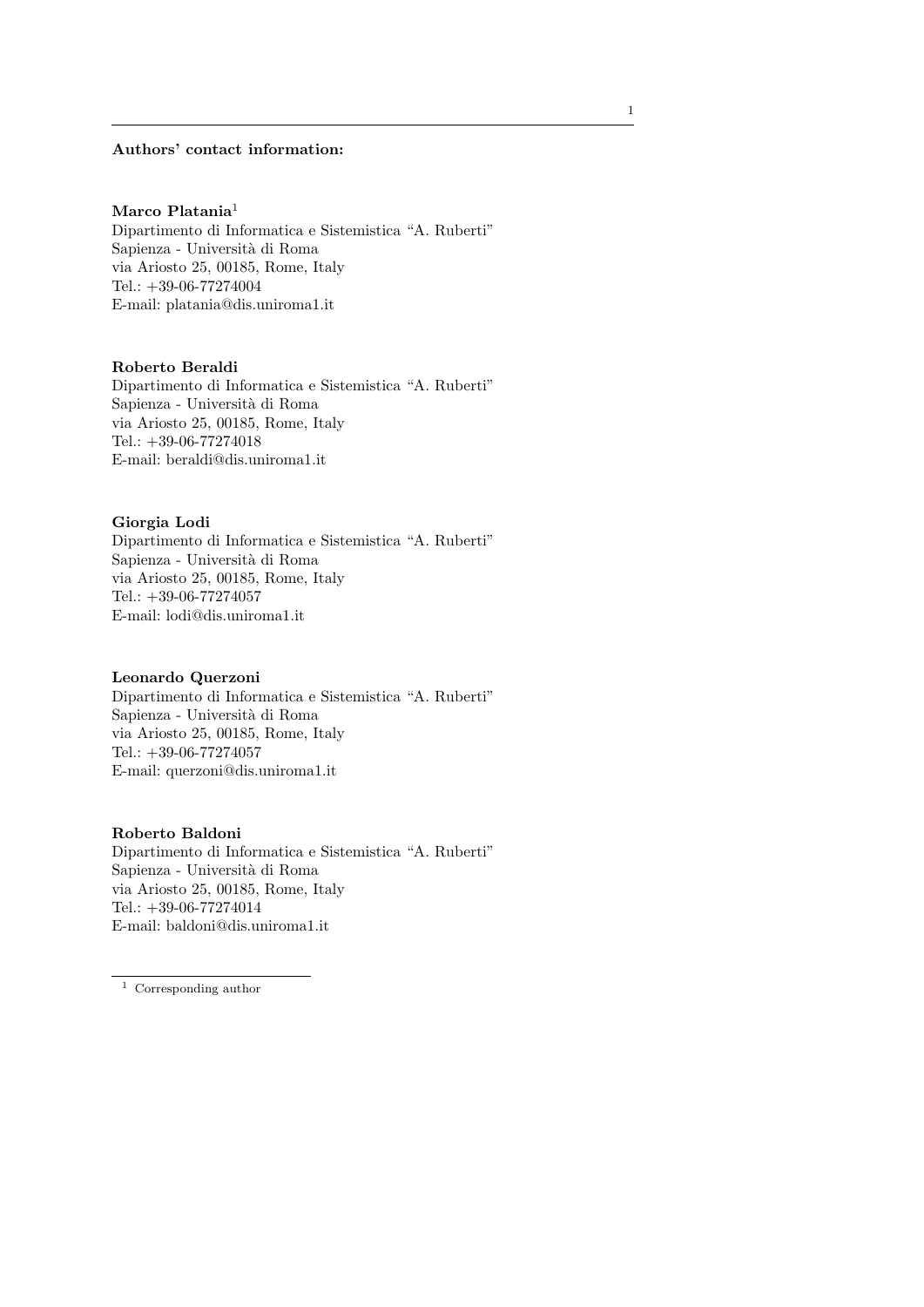# **Supporting NGNs Core Software Services: a Hybrid Architecture and its Performance Analysis**

**Marco Platania** *·* **Roberto Beraldi** *·* **Giorgia Lodi** *·* **Leonardo Querzoni** *·* **Roberto Baldoni**

Received: date / Accepted: date

**Abstract** In the last few years telco providers are striving to migrate their services from the traditional Public Switch Telephone Network (PSTN) to so called Next Generation Networks (NGNs) based on standard IP connectivity. This switch is expected to produce a cost degression of 50% for CAPital EXpenditure (CAPEX), while OPerating EXpences (OPEX) remains fairly stable due to network management and energy costs. At the same time, the instantiation of new telco services (Voice over IP (VoIP), video conferencing, etc.) and the support of third party applications (such as support to smartphone applications, etc.) are expected to produce a big increase of the load of a telco provider at the core level. The goal of this work is to show how management and energy costs can be effectively reduced by leveraging autonomic approaches to move some NGN services toward the telco network edge while still providing Quality of Service (QoS) levels comparable with those provided by a traditional fully-managed infrastructure. This is done by taking into consideration the increase of the load of such services that is expected to raise by one order of magnitude in the near future. Specifically, we propose a hybrid architecture letting telco administrators reduce the number of servers in the provider managed network by exploiting home devices in the computation and by organizing them in a self-configuring Peer to Peer (P2P) system; in this way it is possible to reduce the overall system and operational costs. Our claims are supported by an experimental study based on both simulations and theoretical models that analyze the trade-off between the number of servers and home devices in order to guarantee a service within QoS constraints. Experiments are carried out on a realistic model that abstracts the lookup procedures within

via Ariosto 25, 00185, Rome, Italy

Tel.: +39-06-77274004

 $Fax: +39-06-77274002$ 

Dipartimento di Informatica e Sistemistica "A. Ruberti" Sapienza - Universit`a di Roma

E-mail: *{platania | beraldi | lodi | querzoni | baldoni}*@dis.uniroma1.it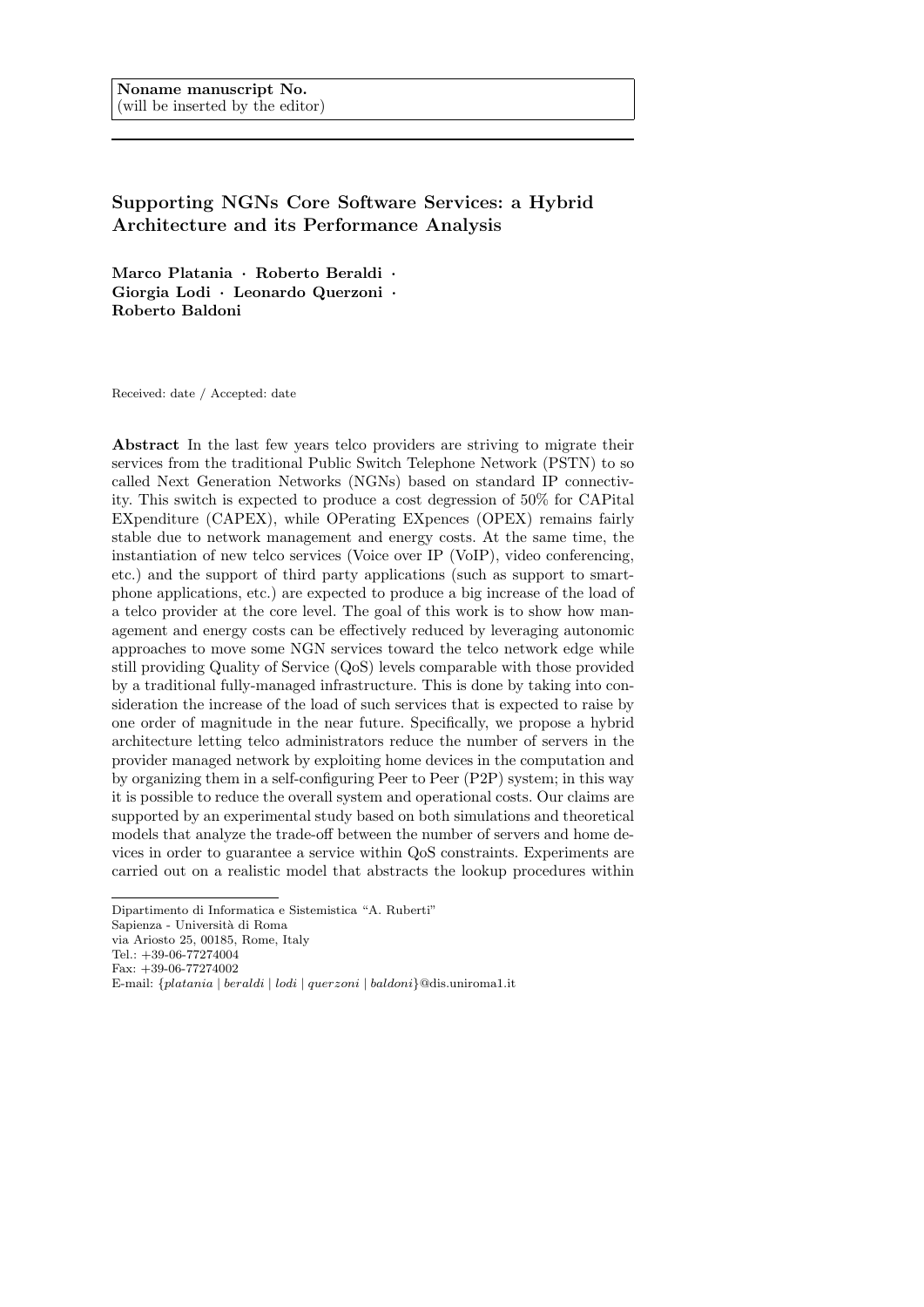the NGN of a big telco provider (i.e., finding the IP address of a given unique user profile).

**Keywords** Autonomic systems *·* Peer to Peer *·* Next Generation Network *·* VoIP

#### **1 Introduction**

In the last few years, worldwide telco operators have been striving to develop solutions over Next Generation Networks (NGNs), that are packet-based networks that use multiple broadband, Quality of Service (QoS)-enabled technologies in which service-related functions are independent of the underlying transport-related technologies [1].

With respect to the traditional Public Switc Telephone Network (PSTN), NGNs exhibit a telephone traffic cost reduction and provide a higher number of services such as web call centers, e-commerce, home banking, video conferences, as well as supporting third party applications such as smartphone applications, social network applications, etc. In the near future, these applications are expected to increase by one order of magnitude the resources requested to the telco core network. Despite this raising load, communication protocols currently used in NGNs, such as H.323 and SIP (Session Initiation Protocol) [2], rely on a collection of central servers that manage all client requests in case, for example, a user's contact information has to be retrieved and a connection with that contact has to be established. These centralized architectures drive up the telco operational costs by adding servers to cope with the increased load as well as intruducing scalability issues in the long run.

Looking closely to the network infrastructure of a large telco provider used for deploying such communication protocols, (e.g. Telecom Italia, AT&T, France Telecom, etc.), this is usually organized as a static tree with servers installed in different geographic domains (leaves of the tree). These servers gather regional traffic and forward it to clusters of other servers for users contacts retrieval purposes. Due to the employment of dedicated system administrators in each domain [3], the majority of the system costs are represented by maintenance and configuration. In addition, when the system load increases, new servers need to be added to avoid the creation of bottlenecks. Several load balancing systems have been proposed to smartly split the load including servers arranged along a Distributed Hash Table (DHT) [3].

In this paper we describe the outcome of a project, funded by *Telecom Italia* [4] that focuses on the design and the simulation of a load balancing architecture providing telco core services supporting up to 10 million customers. On one hand, this architecture aims to reduce operational costs, while on the other hand, it has to be able to cope with a load of the core services of one order of magnitude higher than the one currently handled by telco providers. The architecture specifically analyzes the contact management service, that is, considering a unique client IDentification number (ID), the service returns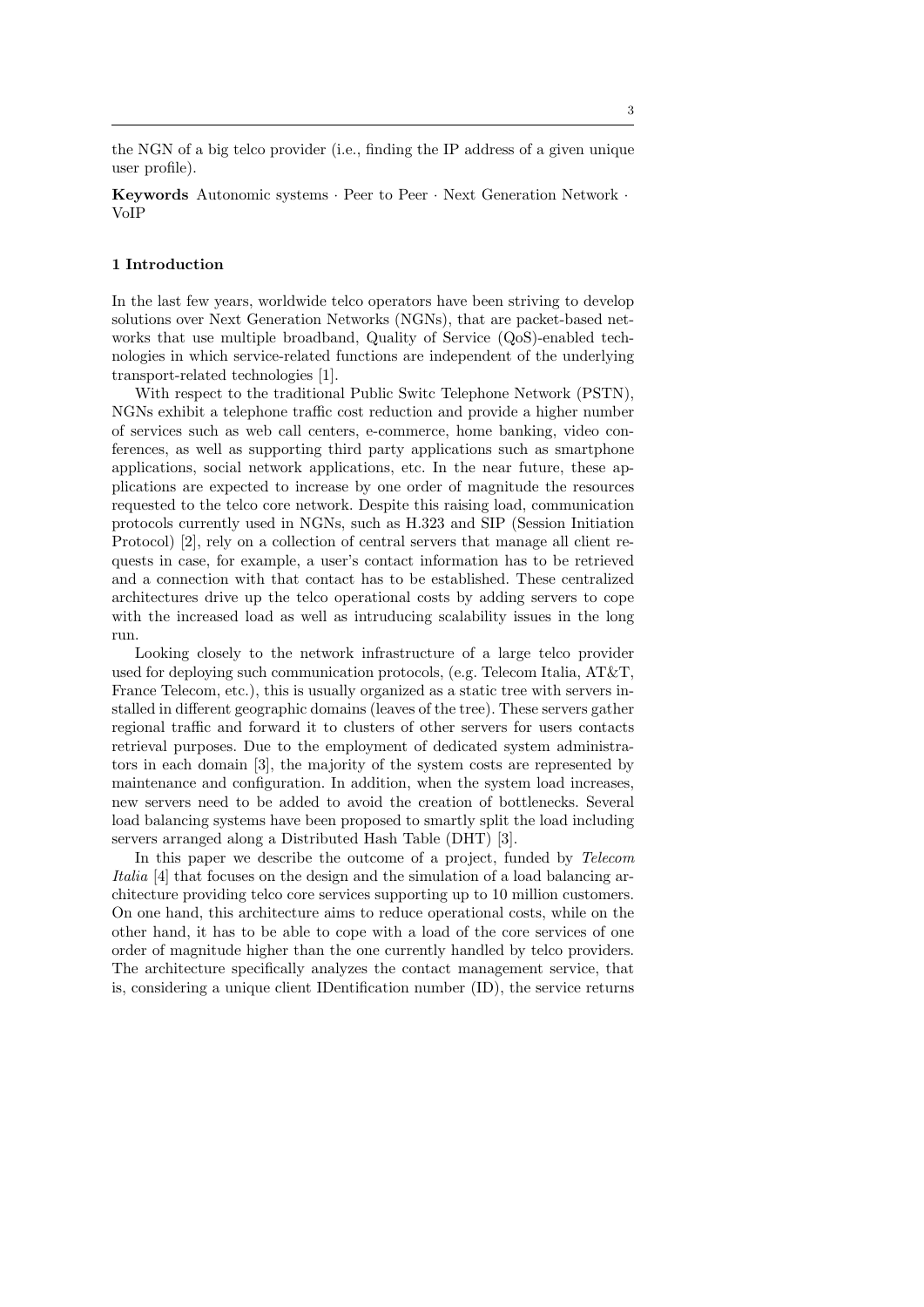the *current* IP address of the users. Such a service can actually be considered as a building block for applications deployed over a telco provider network (Voice over IP (VoIP), video conferencing, Instant Messaging) and for a myriad of third party applications developed for smartphones or social networks. We consider a telco network as composed by a core network managed by the provider and an unmanaged edge. The former is populated by powerful servers, while the latter is actually a DHT formed by devices installed at the user's premises, namely Home Gateways. Thus, the load of contacts requests is balanced between managed and unmanaged networks in order to respect the QoS of the core service and to reduce management costs. We study how the number of servers can be reduced by including opportunistical home gateways in the computation<sup>1</sup>. The study starts with a test of performance of specific servers and home gateways, then such real data are used as an input to a simulation of the contacts lookup service over a 10 million customer network. At the same time we build an analytic model of the architecture to validate the simulation results.

Our study assesses that the hybrid architecture can reduce the number of servers of one order of magnitude passing from a managed network of thirty servers (actual size of the inter-regional core infrastructure for a mid-large size telco operator) to a few units when combined with an edge network of four million home gateways. From the point of view of the telco provider, this translates into a substantial reduction of (i) the OPerating EXpenses (OPEX) for running the system (maintenance, management, and energy costs), and (ii) the CAPital EXpenditure (CAPEX) for the smaller number of servers in the core network. In this paper we do not discuss energy savings in the core network routers because it is well known by providers that the actual energy saving is on the server farm. The increase of power consumption between an idle core router and a 100% traffic loaded router is 1% [5]. Considering that the cost of energy is on average 20% of the cost of the installed devices [5], the additional cost due to the 100% traffic load on a router is 0.2%, while the cost of energy for a server is roughly \$50 for \$100 of deployed equipment (so 50% compared to 0.2%).

The rest of this paper is structured as follows. Section 2 describes a background in the area of VoIP and NGNs and a number of works similar to our proposed solution. Section 3 presents the system model, while Section 4 illustrates the solution we propose. Section 5 describes the theoretical model that allows us to model the telco system infrastructure. Section 6 presents an experimental evaluation we have conducted in real settings and using the designed theoretical model. Finally, section 7 concludes this paper highlighting some future works.

 $1$  A user can switch the device on/off while the telco operator can manage it remotely if the device is switched on.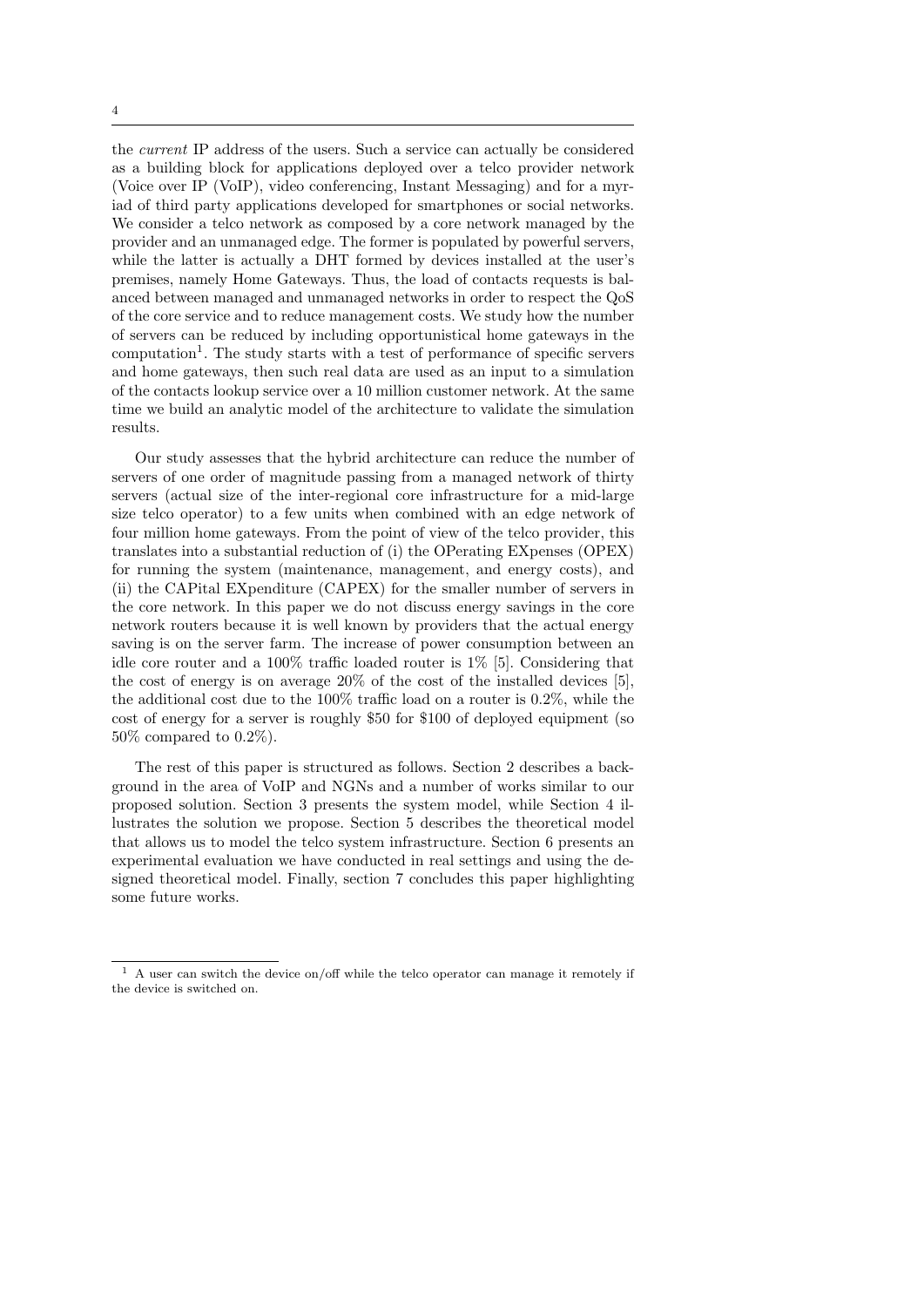## **2 Background**

The evolution of voice services offered by telco operators has been driven by the disruptive technological changes that happened in their core networks. The first of these changes happened with the migration of the PSTN from a strongly hierarchical structure based on the widespread usage of analog exchanges, to a more modern digital network based on the usage of virtual channels. The next evolutionary step is happening today: telco networks are slowly moving their voice services from the existing circuit switching PSTNs to IP-based packet switching networks that promise services with adequate quality at lower costs. These new networks are usually referred to as Next Generation Networks.

An NGN decouples QoS-enabled transport technologies from service-related functions that are independent of the underlying transport-related technologies. A key characteristic of an NGN is its supports to generalized mobility that will allow consistent and ubiquitous provision of services to users. To this end, a variety of identification schemes that can be resolved to IP addresses for the purposes of routing in IP networks has to be provided [1]. A fundamental identification scheme is mapping a user profile to its current IP address.

For example, in SIP [2], when a user comes online, it registers to a server called Registrar, and informs that it is able to accept incoming calls. Proxy servers are used for user lookup procedures: if the requested user is outside of a proxy's domain, the request is forwarded to another proxy closer to the target. Redirect Servers are used to manage possible user handovers, providing an alternative route if the target has moved, while a Location Server is used as a database containing a list of bindings between SIP-URIs and user locations.

Throughout this paper, we refer to a generic *location service* that maps the user profile to an IP address as detailed later in the next section. In general, implementing the service on a single server machine exhibits a number of limitations:

- **Scalability**: when the number of connected users increases, servers may become overloaded; this, in turn, has a serious impact on the time needed for a lookup procedure.
- **Maintenance**: each maintenance operation needs to be performed both on the client and the server side.
- **Availability**: if the network infrastructure is damaged, for example due to battlefields or natural disasters, the Internet Service Provider (ISP) could be unable to provide access to users.

Scalability and self-\* properties of peer to peer  $(P2P)$  technology were attractive for several solutions that have been proposed to replace the standard SIP lookup procedure by an existing P2P protocol [6]; typically, the lookup procedure is performed over a DHT. For example, Johnston in [7] presents a SIP-using-P2P algorithm in which users' location information is directly stored in the DHT, without using traditional SIP Registrar and Location servers. In [3] the authors distinguish between super-nodes, i.e., nodes with high capacity (bandwidth, CPU, memory) and availability (uptime, public IP address), and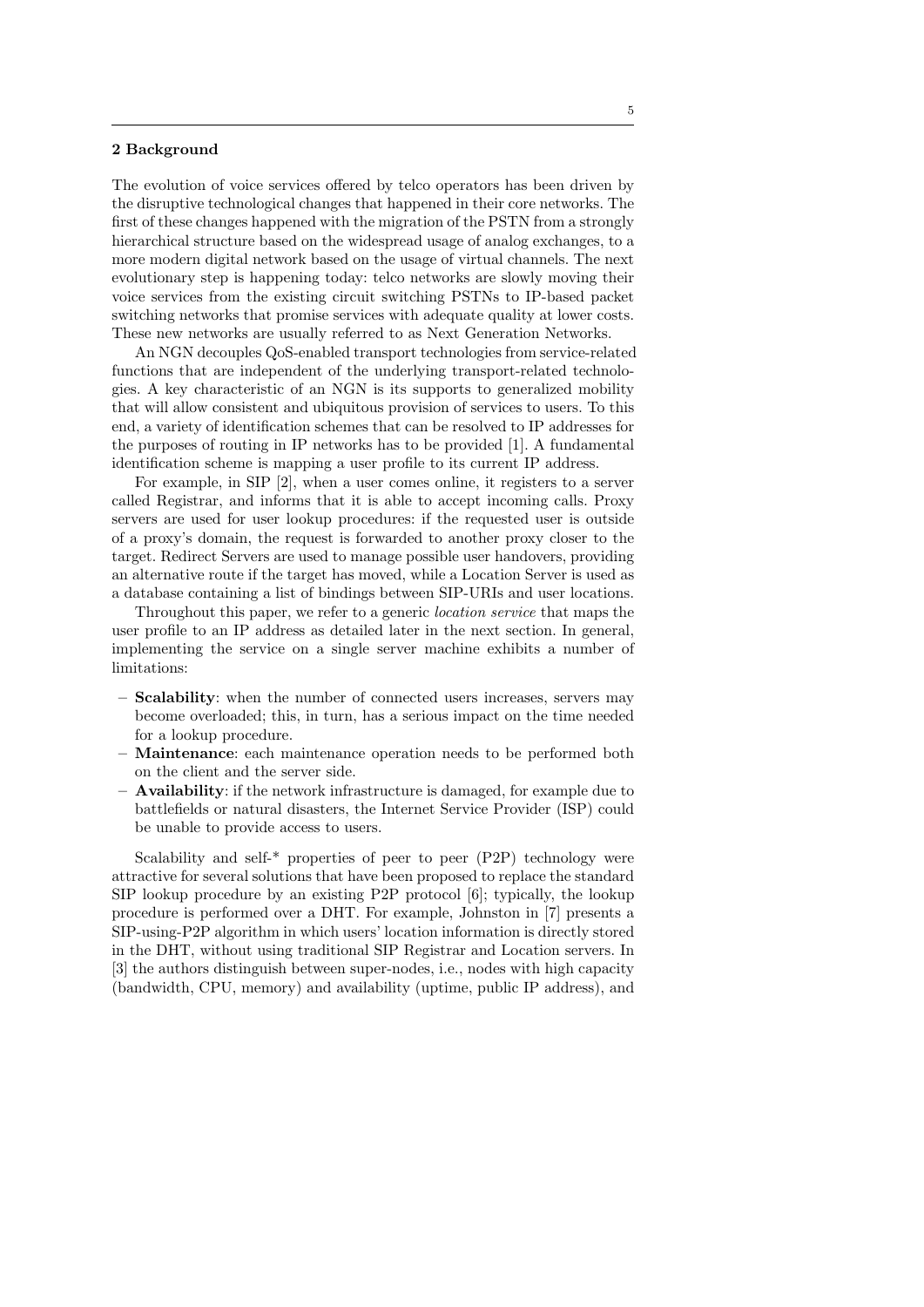ordinary nodes. Super nodes are organized in a DHT, i.e.: Chord [8], while ordinary nodes maintain a connection with a single super node. All users' information is stored on the DHT; thus, all lookup procedures are performed on it. SIP is used as an underlying protocol for locating users, joining the DHT, registering users, call setup and instant messaging.

SOSIMPLE [9] combines the traditional SIP and SIMPLE, a set of SIP extensions for Instant Messaging. All nodes in SOSIMPLE have the same responsibility (i.e., no super nodes) and are organized in a DHT based on Chord.

In [10], the authors present an interworking of two different systems: IMS, i.e. the new adopted and highly centralized architecture in NGN, and P2PSIP. Differently from our work, in which we propose an integrated solution of a centralized and a distributed network, [10] proposes an interconnection through proxy servers between two separate networks. In addition, it describes just the architecture, while our work comes along with an experimental and theoretical evaluation.

Other works in literature [11] [12] use a two layer architecture with super peers and resource constrained devices as in our case. While we use a DHT connecting small devices, [11] uses the DHT for connecting super peers that maintain point-to-point connections with home devices. This architecture is basically used for content exchange, media streaming, reliable storage and device management. The authors claim the possibility of using small devices to reduce the load in the super peer's network; but differently from our work, they do not evaluate the benefit of having an edge network in terms of core management and traffic reduction.

In [12] the authors instead devise a protocol for ensuring locality properties in both layers of the architecture. Super peers and resource constrained devices maintain a fixed number of intra- and extra-layer connections, while a scheduling algorithm is used to disseminate a video stream at a rate very close to the average upload bandwidth of participating nodes.

Differently from [11] [12], in [13] the authors use a multi-tree overlay network for media content delivery. Source and inner nodes have higher bandwidth availability, while leaf nodes have scarce available bandwidth. The tree structure is quite rigid, with inner nodes organized in levels: each node is connected to all other nodes in the same level plus additional links to the lower level. Experimental results show how a real prototype of this architecture validates a theoretical model that the authors use for describing node behavior in terms of the number of out-links and bandwidth usage. However the rigidity of the structure requires a central dedicated server that reorganizes the overlay in case of node arrivals/departures. This approach clearly poses scalability issues in large scale systems.

From the assessment of the state of the art, we can conclude that all these works provide a detailed description of the architectures and the implemented functionalities related to a single service (i.e., VoIP, multimedia streaming); however, none of them presents an analysis of the performances of those architectures. In contrast, our work aims at (i) describing how the system infras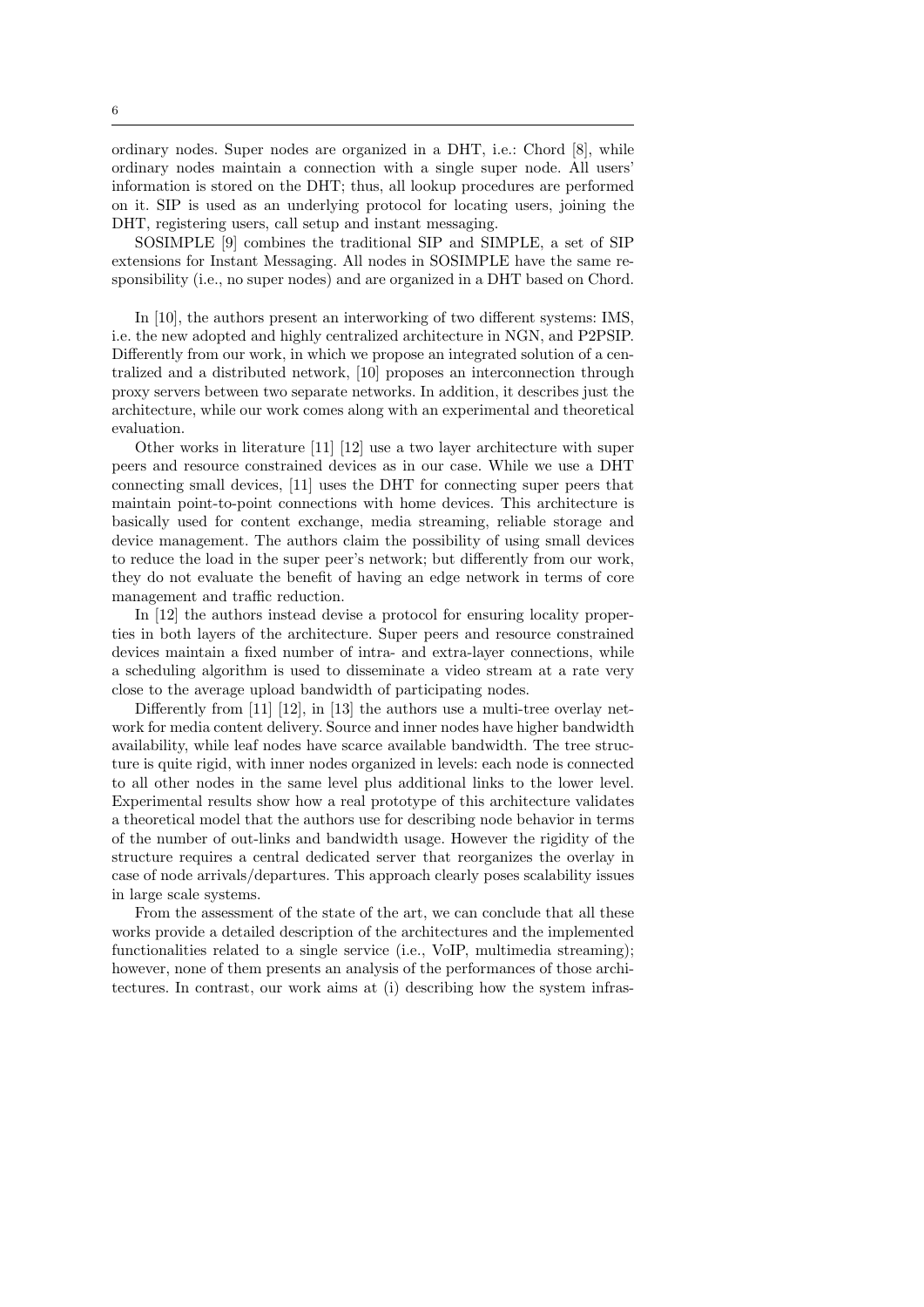tructure is structured and the telco services (VoIP, Instant Messaging, video conference, ...) can be provided, and (ii) discussing an extensive experimental study we have carried out that points out the performance of our system in terms of users information lookup latency. To the best of our knowledge, this type of evaluation is the first attempt in this context.

Few other works focus on performance evaluation: systems such as Skype [14], [15] and other VoIP applications, such as MSN [16] and Google Talk [17].

In [18] the authors propose a hybrid architecture composed by a centralized core network of powerful servers and a P2P system populated by home devices, with the aim of minimizing management and costs while still providing a good QoS. This paper, based on results in [18], provides an in-depth examination of that solution by adding (i) a theoretical model and its validation for predicting average message latency based on the load imposed on system devices, and (ii) the study conducted for the assessment of the realistic model used in the experimental analysis. In addition, we illustrate how to configure the system architecture through the application of the theoretical model in order to minimize the core network size. Finally, we conclude the paper highlighting some interesting future work that can improve the performance of the architecture.

#### **3 System model**

The internal architecture of an NGN can be described in terms of two Network Access Points (NAPs): Access Routers (ARs) and Home Gateways (HGs). An AR is a powerful server playing the role of NAP for a wide geographical area. We consider ARs deployed over the whole national landscape. Instead an HG is a small device installed at users' homes by telco providers. It is characterized by limited computational resources and scarce available memory. We consider the IP architecture of an NGN depicted in figure 1, where core services are identified and applications supporting third party services are hosted on a telco network.

*Core service model* We model a *location service* that is accessed through a *lookup* and an *update* primitive. Specifically, the *lookup*(*UserID*) primitive retrieves the user profile associated to a given UserID. The user profile contains at least the current IP address of the user. For example, in a VoIP application the UserID corresponds to the phone number and the lookup procedure provides the *phone-number IP address* mapping that is exploited on a per-call basis. In another example, push-based applications use lookup to implement the push information delivery model, e.g., the Apple MobileMe adopts a push technique to send information (mail, contacts and calendar) to an iPhone, iPad, or iPod Touch.

The lookup primitive implements an exact match semantics: it returns either a single user's profile whose associated UserID fully matches the one provided by the issuer, or an empty result if the profile does not exist. The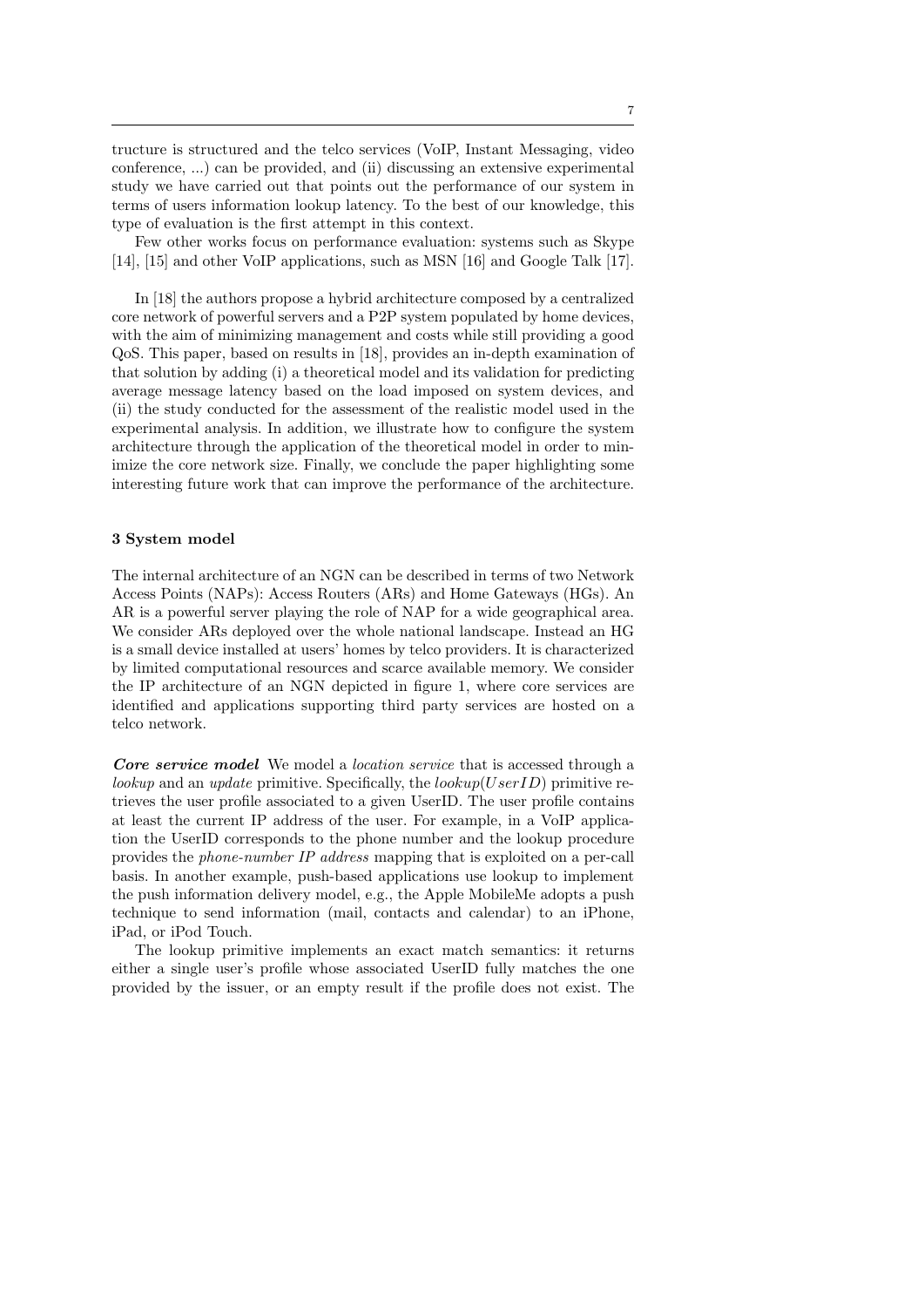

**Fig. 1** Expected Services offered by a telco provider

lookup operation performance is critical for many applications. For example, in VoIP the lookup time is directly translated into the end user's Quality of Experience (QoE) and should be kept typically below 200 ms [3]. In general, the lookup primitive should guarantee a short lookup time for QoS requirements enforcement (i.e., low latency), limited control message overhead, low memory and processors consumption on the NAPs, dependability (i.e., no false responses on lookup requests).

The *update*(*UserID*, *UserProfile*) procedure is used to periodically refresh the user profile associated with the UserID. It is issued by a user every time his/her IP address changes. However, a user renews his/her data once per hour even if the associated IP address doesn't change. A similar mechanism has been presented in [2].

*User model* We consider a system composed of a fixed number of users accessing the IP network via a NAP. We distinguish between fixed and mobile users. Fixed users access the network via their own HG or through an AR (for example because they are using dial-up connections). Mobile users, on the other hand, always get the access through an AR. Once a user has joined the IP network, he/she sends his/her new profile to the location service and refreshes it periodically.

In addition, mobile users can roam in a geographic area and consequently their NAP (AR) can change. In this case, mobile users must update their profile with the IP address of their new NAP. Thus, the only impact of the mobile users handovers on our architecture is a profile update each time they change NAP.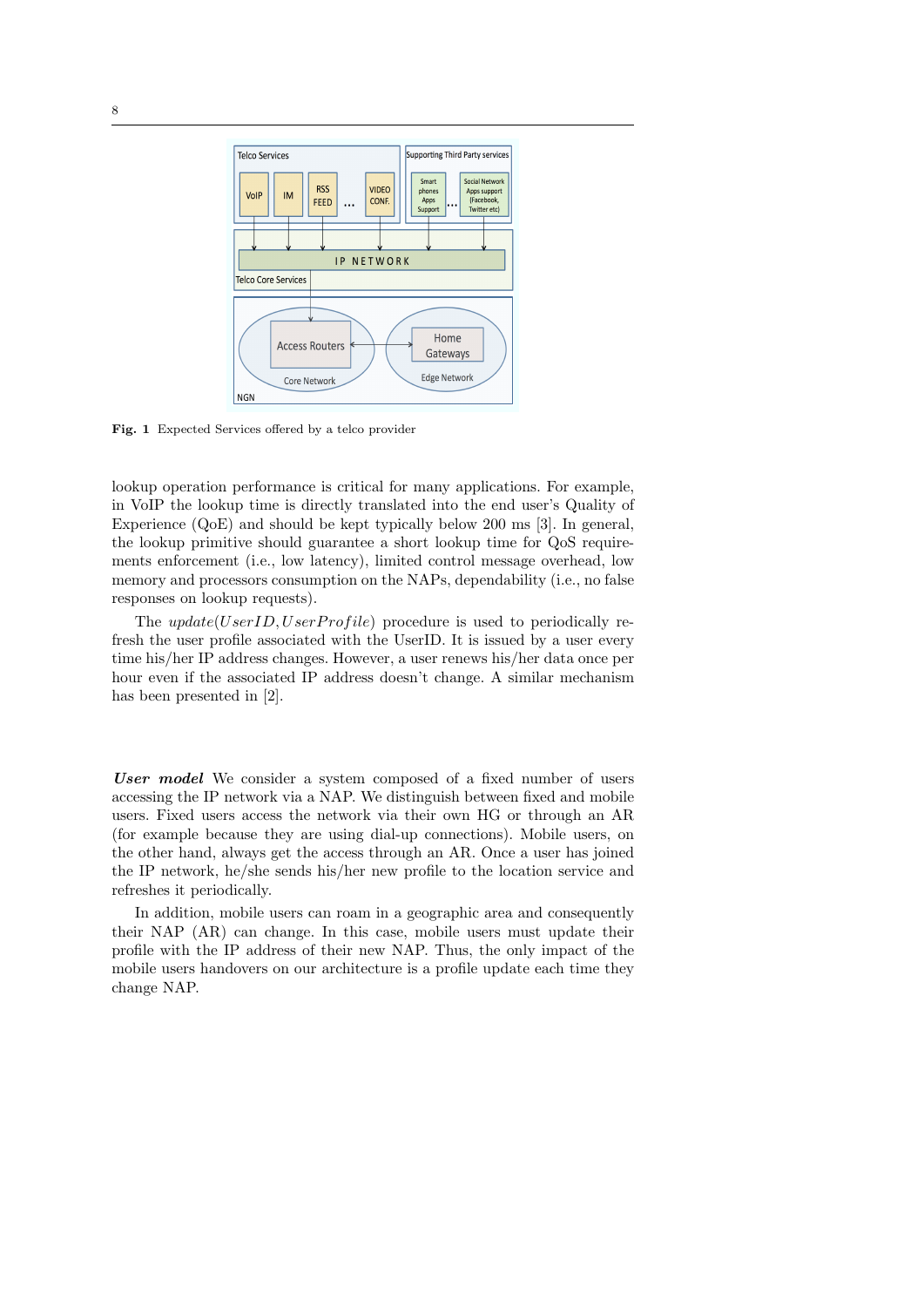

**Fig. 2** Hybrid architecture for load balancing

#### **4 Hybrid architecture for balancing users requests**

A telco provider usually implements the location service exploiting ARs: all the users' lookup and update messages are sent to ARs and the server storing the required user profile triggers a disk access that represents the main service load.

In the proposed solution we move part of the location service load on a service implemented that exploits the HGs subsystem. In the NGN the location service is very likely to increase in volume and this can cause performance penalties that can in turn translate into a scalability problem. By moving part of this load on the HGs we aim at mitigating this problem. More precisely, the system architecture we propose is organized in two levels: a *managed core* level, populated by ARs connected through a clique, and an *unmanaged edge* level, populated by HGs, connected through a DHT. Due to its simple structure and popularity, we have chosen Chord [8] as the DHT. In this paper, we consider a simplified version of the core network, composed by servers only. In a real setting it may be composed by several data centers connected through network devices. Both the clique and DHT are implemented over an IP network. In addition, each HG maintains an IP connection with a single AR randomly assigned by the telco provider. Figure 2 illustrates a sketch of the overall architecture.

Both ARs and HGs store user profiles; the profiles are replicated in *k* copies, with the constraint that at least one of them is stored in both the managed and unmanaged networks. We assume that each AR stores a fraction of the user profiles and uses an in-memory hash table to rapidly redirect a lookup request towards the AR that contains the full user profile.

Thus, each AR knows where a user profile is stored in the clique, and the lookup procedure costs  $O(1)$  messages. In contrast, each HG stores just a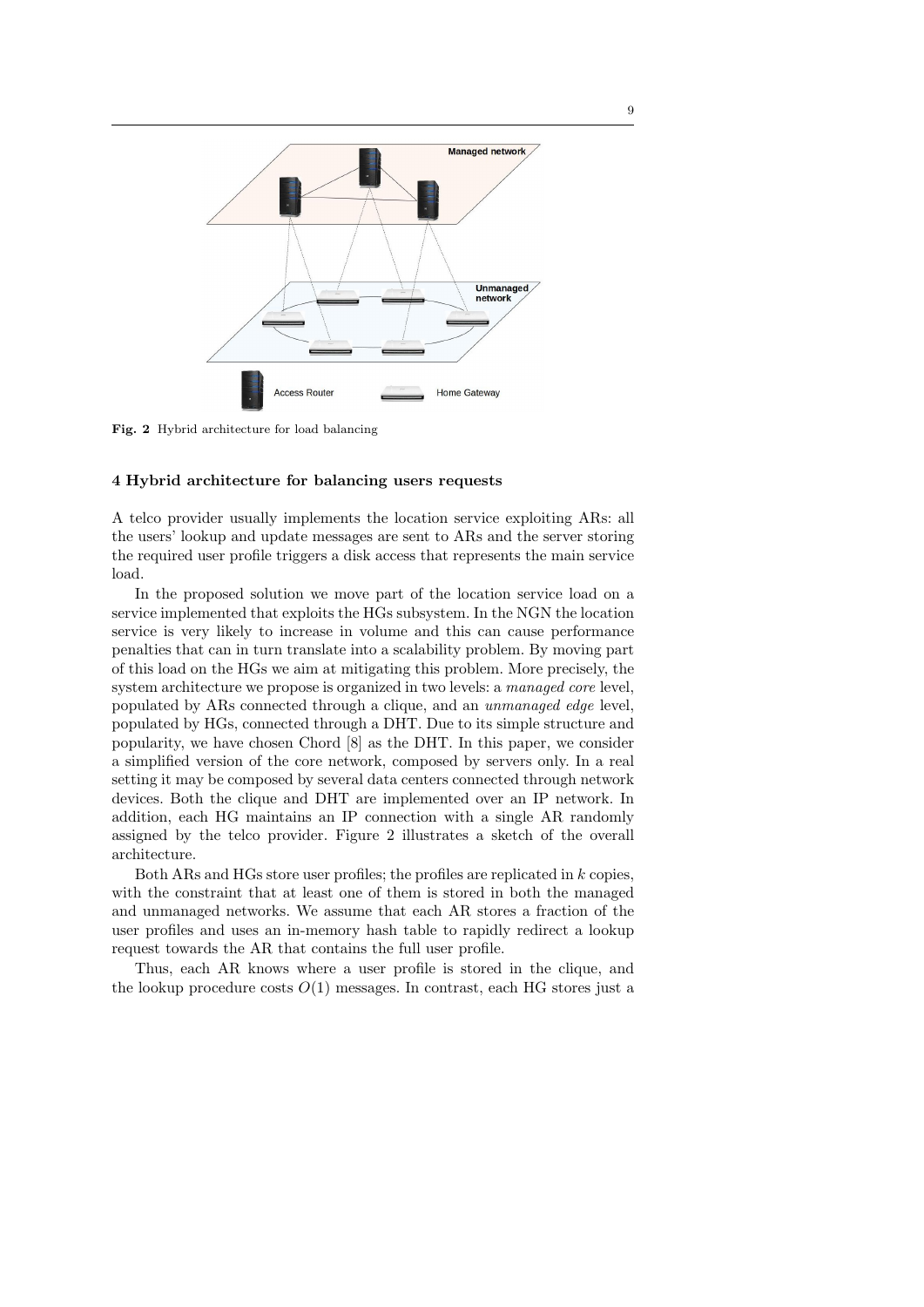limited number of user profiles (due to its available memory), and the lookup procedure costs  $O(log(n))$  [8] messages in the worst case.

The service works as depicted in figure 3: a telco provider customer issues a user profile request through the *lookup*(*UserID*) primitive, either to the managed network or to the unmanaged edge depending on his/her NAP (AR or HG).



**Fig. 3** The system architecture

All lookup requests are first managed by the core network: if a user accesses the system via an HG, this device invokes the *lookup*(*UserID*) primitive on the AR that is directly connected. When an AR receives a lookup request (directly from a customer or an HG), it inserts the message in the *Incoming Messages* queue (see figure 4). Then, the AR extracts the message and accesses the hash table to find the destination. If the destination is itself, then it enqueues the message into the *Access to memory* queue; otherwise, with probability *p*, that message is redirected to the DHT subsystem through a *lookup*(*UserID*) call, and with probability  $1 - p$  to the destination AR.



**Fig. 4** Internal representation of a Network Access Point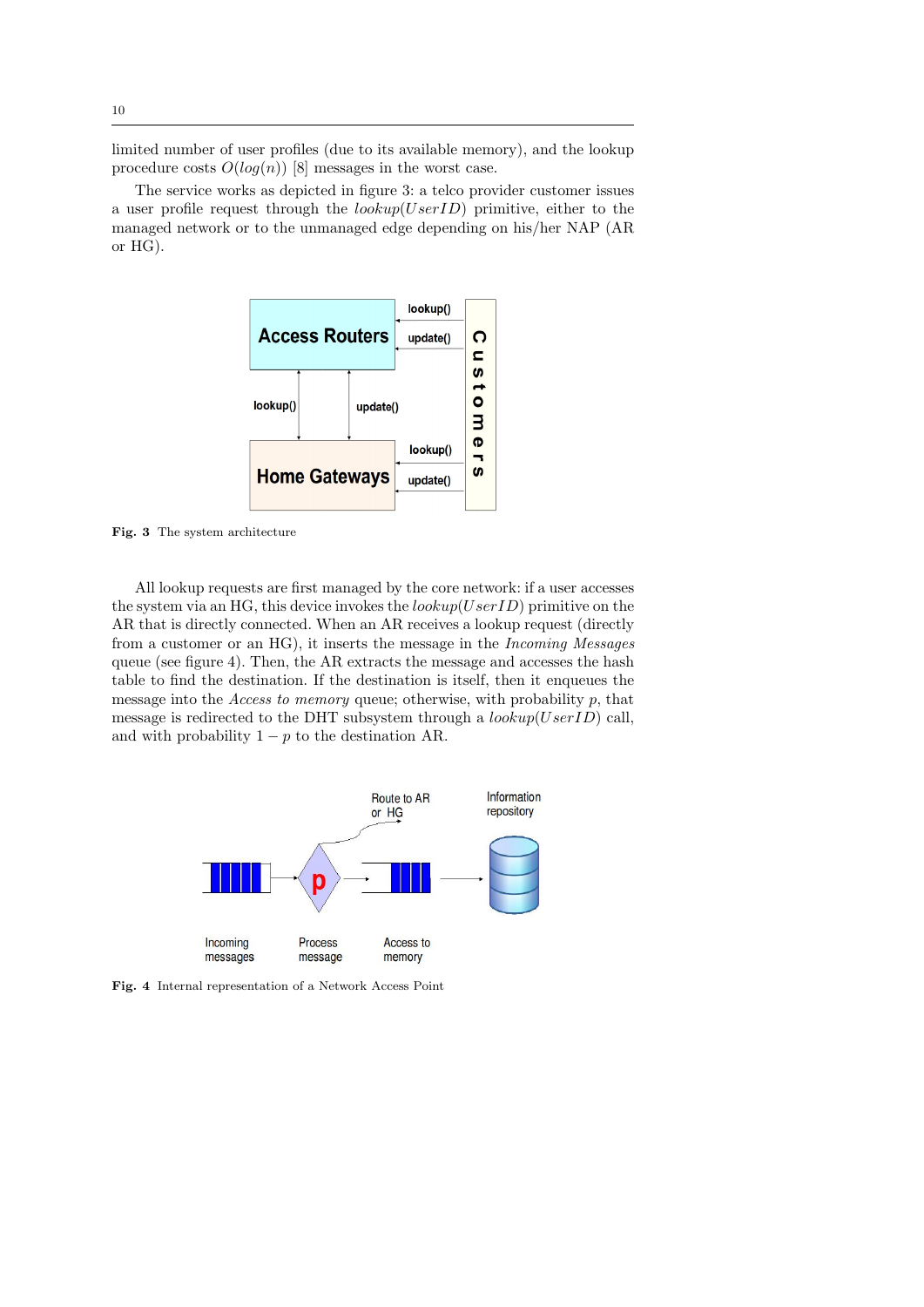The NAP (AR or HG) that stores the requested user profile directly replies to the customer that issued the request (i.e., the *lookup*(*UserID*) procedure returns).

As for lookups, even updates can be issued on the managed or unmanaged network depending on the customer NAP.  $update(UserID, UserProfile)$  procedures invoked on HGs are both executed on the DHT and forwarded to the core network. In the same way, *update*(*UserID, UserProfile*) procedures issued on ARs are both executed on the managed network and forwarded to the DHT, so as to update all copies of the requested profile and guarantee data consistency.

The motivations behind the choice of this architecture are twofold: (i) we exploit ARs memory availability and bandwidth to connect ARs through a clique. This ensures a fast lookup latency; (ii) we use a distributed system among HGs in order to download part of the traffic from the clique, thus reducing the time spent by a message in the AR's *Access to Memory* queue; this helps us in preserving QoS in terms of latency and avoiding message losses. The use of a DHT as a distributed system contributes to minimize the time necessary to localize a resource.

#### **5 Theoretical model**

In this section we describe a theoretical model that can be used in order to predict the mean messages delay as a function of the load imposed on ARs and HGs. We express the load on a device as the ratio between incoming and processed messages in a time unit. Without loss of generality, we consider NAPs equipped only with the *Access to Memory* queue; the motivation is that the disk access time is two orders of magnitude greater than the extracting message time. Thus, the time spent by a message in the *Incoming Messages* queue can be considered negligible.

The *Access to Memory* queue is modelled as an M/M/1 message queue [19], that is a single-server First In First Out (FIFO) queue model in which arrivals are a Poisson process (as, for example, telephony calls arrival [20]), the service time is exponentially distributed, and the buffer length is infinite. The model is characterized by two main parameters: (i)  $\mu$ , which is the number of processed messages in a time unit; (ii)  $\lambda$ , which is the number of incoming messages in a time unit. The ratio  $\rho = \frac{\lambda}{\mu}$  is called *traffic intensity*. In order to guarantee queue stability, it must be  $\rho < 1$ .

As our aim is to define a theoretical model that computes the average message latency for both ARs and HGs, we use the well-known Little's theorem in the queue model:

$$
W = \frac{1}{\mu(1 - \rho)}\tag{1}
$$

where *W* is the average time spent by a message in a queue.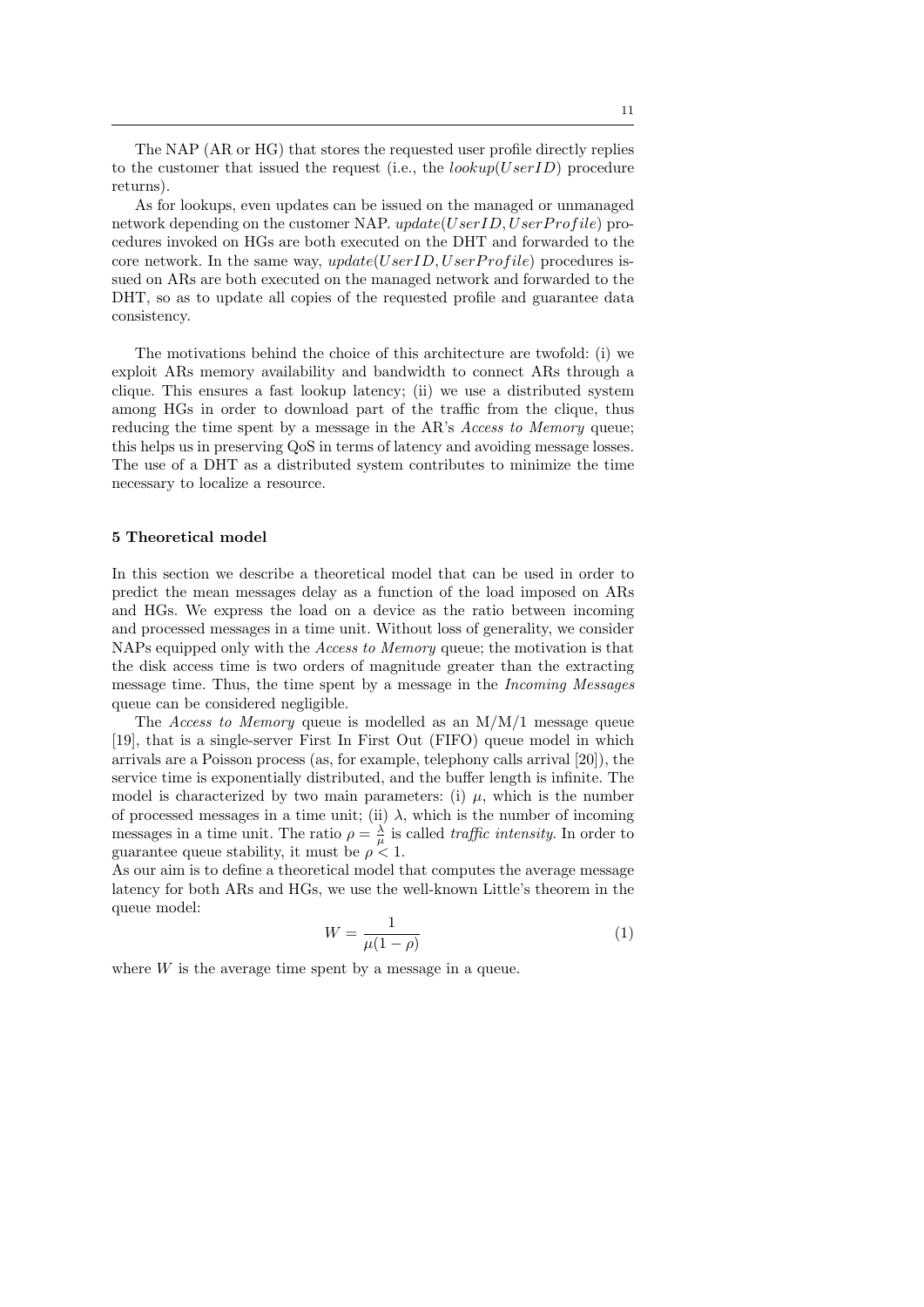For the sake of simplicity, in our analysis we consider the managed network consisting of a single AR: a lookup message is queued just in the AR containing the requested profile that is reached at most in two hops (we neglect transmission delay in the core network). Thus, the time spent by a message in the queue is determined by:

$$
W_{AR} = \frac{1}{\mu_{AR}(1 - \rho_{AR})}
$$
\n<sup>(2)</sup>

In contrast, for the unmanaged network we consider intermediate steps before reaching the target HG: the average number of hops in Chord is  $\frac{1}{2} \log_2 N$ [8], with *N* that represents the network size. Thus, formula (1) in case of HGs becomes

$$
W_{HG} = \frac{1}{2} \log_2 N_{HG} \Delta t_{hop} + \frac{1}{\mu_{HG} (1 - \rho_{HG})}
$$
(3)

where  $N_{HG}$  is the number of HGs in the network and  $\Delta t_{hop}$  the mean transmission delay per DHT hop.

 $\rho_{AR}$  and  $\rho_{HG}$  represent the messages' load over an AR and an HG, respectively. In particular,  $\rho_{AR}$  depends upon the update and the fraction  $1 - p$  of lookup in a time unit. Since the users are HGs randomly assigned to an AR, we can consider the overall load split uniformly over the ARs. Thus,  $\rho_{AR}$  is

$$
\rho_{AR} = \frac{\alpha(1-p) + \beta}{N_{AR} \mu_{AR}} \tag{4}
$$

where  $\alpha$  is the total number of lookups,  $\beta$  the total number of updates and *NAR* the number of ARs in the managed network.

Similarly,  $\rho_{HG}$  depends on the fraction  $p$  of lookup messages redirected by AR connected to it, and on the fraction  $\frac{1}{N_{HG}}$  of updates coming from that AR (an AR issues an update procedure over the DHT by randomly choosing the target HG). Thus,  $\rho_{HG}$  is

$$
\rho_{HG} = \left(\frac{\alpha}{N_{AR}N_{HG}}p + \frac{\beta}{N_{HG}}\right)\frac{1}{\mu_{HG}}
$$
\n(5)

All the parameters used in these formulas are explained in Table 1

Finally, the average time spent by a message in system queues is determined as follows:

$$
W = (1 - p) W_{AR} + p W_{HG}
$$
\n
$$
(6)
$$

#### **6 Evaluation**

In this section we describe an evaluation of our solution, first validating the earlier introduced theoretical model through an experimental analysis on real devices, and then simulating a telco services in a large scale system.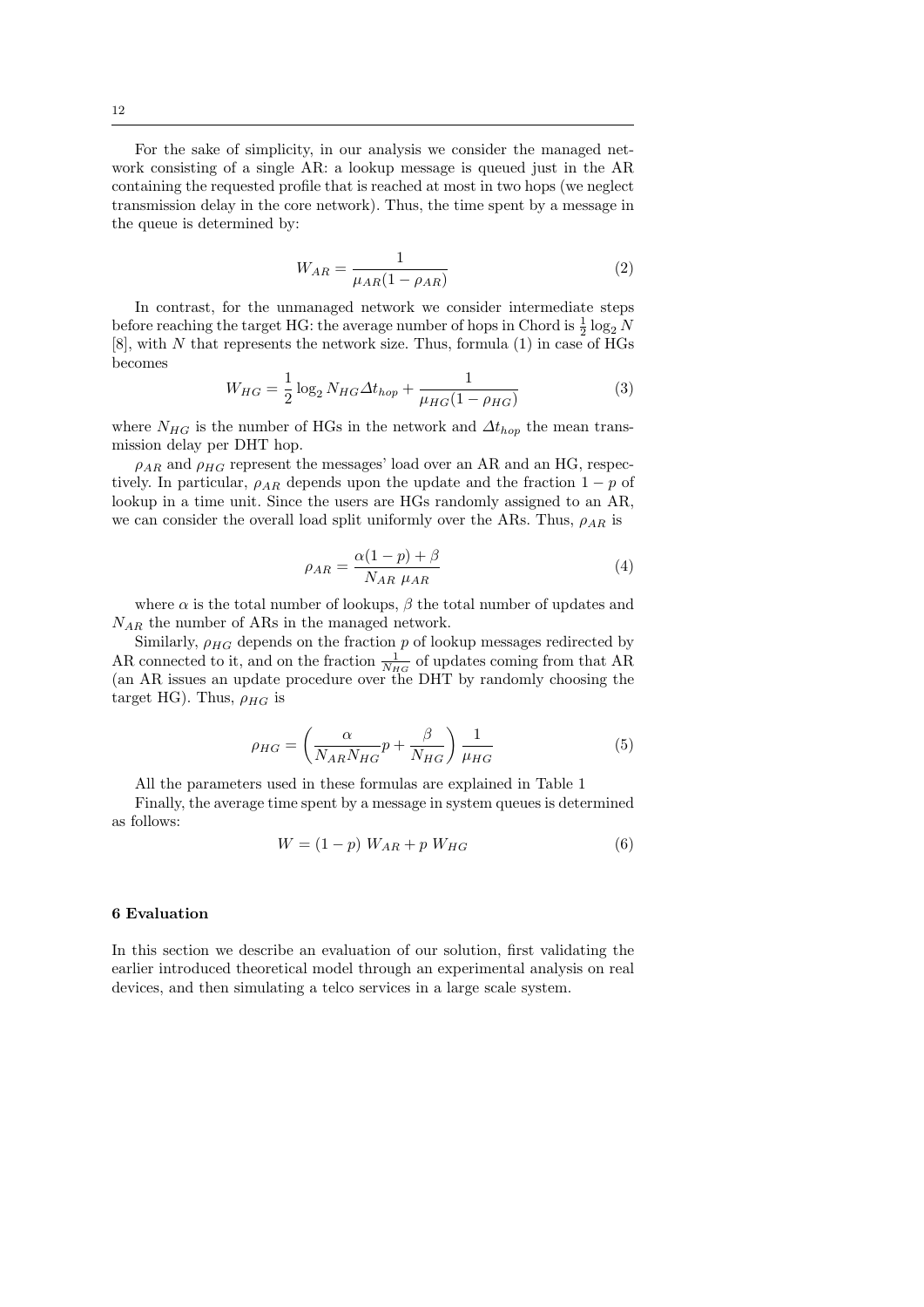| $\mu_{AR}$       | number of messages processed by AR/sec |  |
|------------------|----------------------------------------|--|
| $\lambda_{AR}$   | number of incoming messages to AR/sec  |  |
| $\rho_{AR}$      | $\lambda_{AB}/\mu_{AB}$                |  |
| $\mu_{HG}$       | number of messages processed by HG/sec |  |
| $\lambda_{HG}$   | number of incoming messages to HG/sec  |  |
| $\rho_{HG}$      | $\lambda_{HG}/\mu_{HG}$                |  |
| $N_{AR}$         | number of ARs in the network           |  |
| $N_{HG}$         | number of HGs in the network           |  |
| $\alpha$         | number of lookups                      |  |
| β                | number of updates                      |  |
| $\Delta t_{hop}$ | mean transmission delay per DHT hop    |  |
| $\boldsymbol{p}$ | traffic redirection probability        |  |

**Table 1** Parameters of the model

6.1 Theoretical model validation

In order to validate our theoretical model we run several simulations on two real devices; namely, a 3 GHz QuadCore PC acting as an AR equipped with 4 GB RAM and 64-bits Linux Ubuntu 9.04 Operating System (OS), and a router Linksys WRT54GL acting as an HG equipped with 200 MHz CPU speed, 16 MB RAM and Linux OpenWRT Kamikaze 8.09.2 OS.

We have separately evaluated ARs and HGs, fixing  $p = 0$  and  $p = 1$  in (6), respectively. In both cases, we set the time unit to 1 second.

*AR evaluation* In order to evaluate the behaviour of ARs, we have considered the network populated by ARs only. The AR service has been implemented by installing a C server program and a MySQL database on the PC. The C program has two threads: the first thread is used to insert incoming messages in the queue, and the second is used to extract the top-queue message and access to the database. The database is populated by 2 million entries, each of which containing a pair *< userID, IP address >*. Even if we conducted experiments on 10 million users, we set the number of entries in the database to 2 million by considering that users' profiles are distributed on several ARs (each server stores just a portion of them). Each message contains the *userID* of the requested user profile. We first have found the number of messages processed by an AR in a second. To this end, we have used a second (identical) PC acting as a client. This PC sent messages to the server for several minutes, then it stopped. The server queued incoming messages and when the client stopped functioning, it started the second thread in order to extract messages and access the database for finding all the entries with the *userID*s specified in those messages. We repeated this operation 10 times and the resulting average number of messages processed by the AR in a second was 238.

We ran a second experiment in order to evaluate the average latency per single message; we set  $\mu_{AR} = 238$  and we varied  $\rho_{AR}$ . The server ran the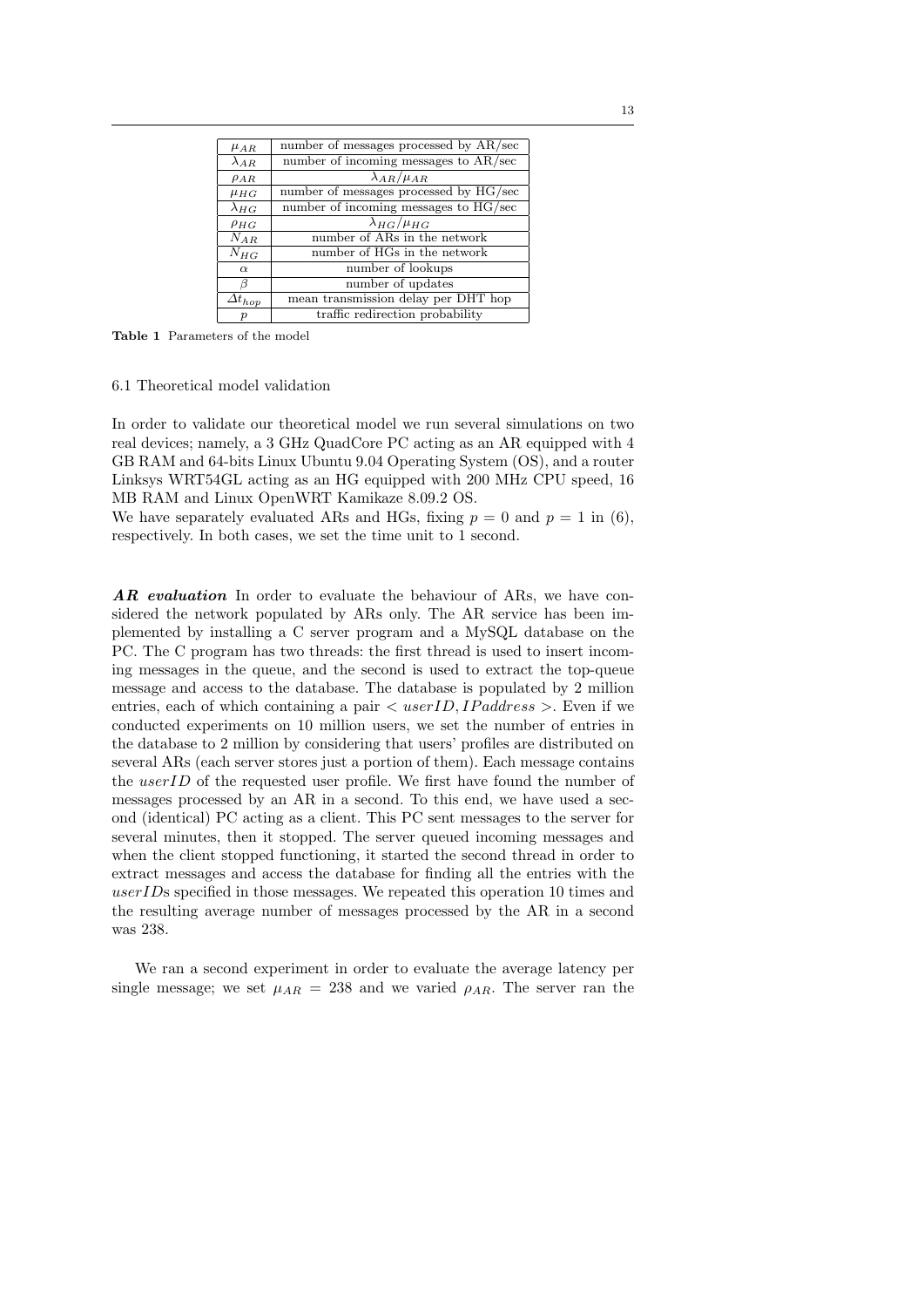

**Fig. 5** Average response time for AR under different traffic intensity

threads concurrently, whereas the client was sending messages at a rate  $\lambda_{AR}$  =  $\rho_{AR}$  $\mu_{AR}$  per second, with  $\rho_{AR} \in (0,1)$ .

Figure 5 compares equation (6) with  $\mu_{AR} = 238$  and  $p = 0$ , with the results obtained by averaging 10 times a 5-minute test on the real PC. As illustrated in Figure 5, the two curves are very close to one another, thus resulting in the validation of the proposed theoretical model. The experimental curve diverges from the theoretical one for  $\rho_{AR} = 0.9$ , only. This is due to the fact that this point represents two extreme cases: a case in which the queue of the AR is always full  $(\rho_{AR} = 1)$ , and the case in which that queue is always empty  $(\rho_{AR} = 0.8)$ . Hence,  $\rho_{AR} = 0.9$  oscillates between these two cases, producing a divergence from the theoretical value. Note that in figure 5 we omitted the standard deviation for each point of the experimental curve due to its small values.

*HG evaluation* In order to evaluate the behaviour of the HGs, we have considered the network populated by HGs only. In contrast to using a database to store information, we created a text file containing pairs *< userID, IP address >*. In order to find the number  $\mu_{HG}$  of messages processed in a second we used the same method previously described for ARs, using the router as server. The result we obtained was  $\mu_{HG} = 130$ .

We repeated the same AR experiment in order to evaluate the average latency per single message, by setting  $\mu_{HG} = 130$  and varying  $\rho_{HG}$ . The comparison between the theoretical and experimental analyses is shown in figure 6; in this case, we set  $\Delta t_{hop}$  to 0.03 seconds [21] and  $N_{HG}$  to 200000.

Even in the case of the HGs, our experiment validates the theoretical model. As in figure 5, we omitted the standard deviation for each point of the experimental curve due to its small values.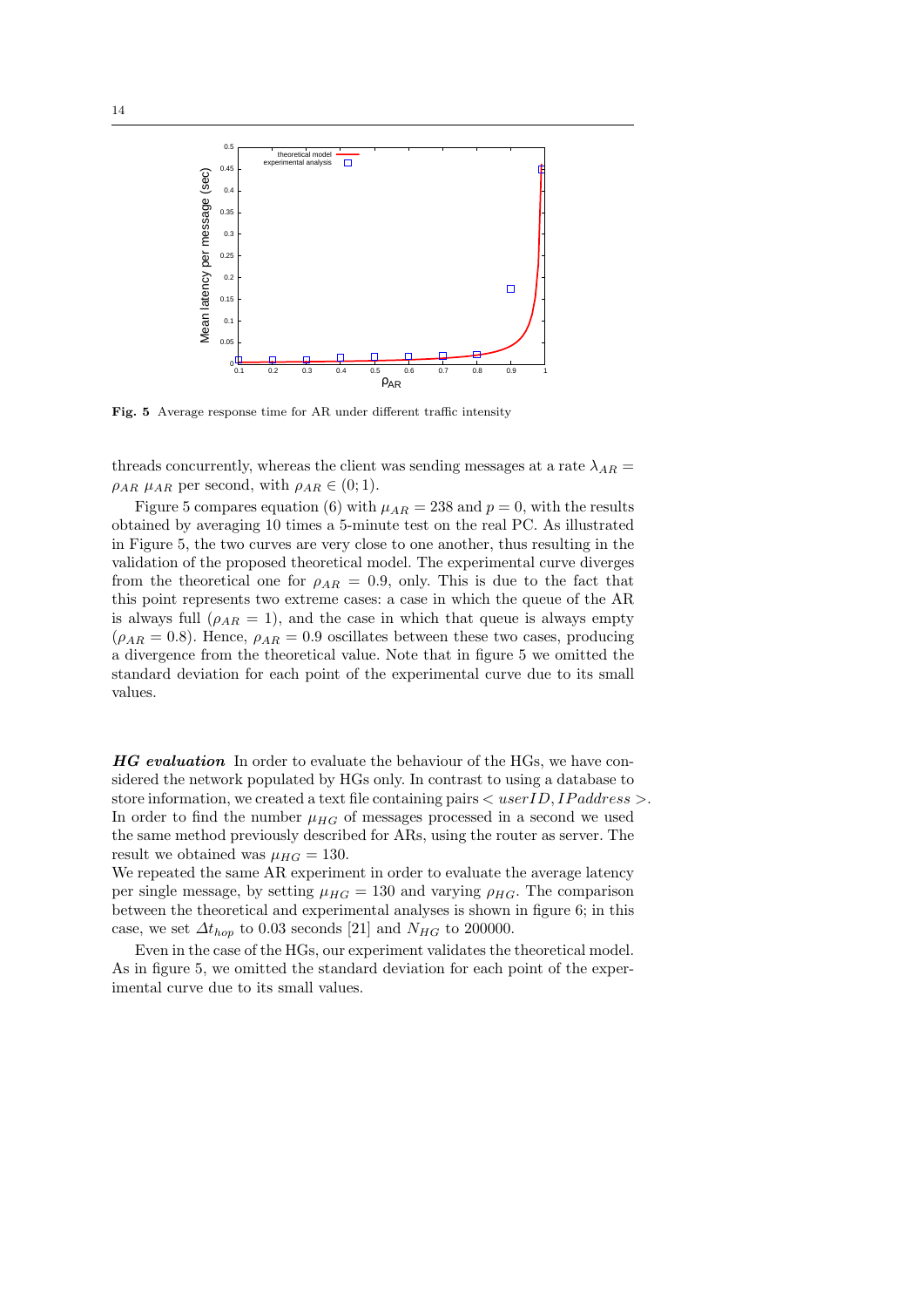

**Fig. 6** Average response time for HG under different traffic intensity

#### 6.2 Simulation

We also ran a simulation study aiming at assessing the trade-off between the number of ARs and HGs that could lead to a significant managed network size reduction, while providing services within QoS constraints in terms of messages latency. To this end, we used realistic data collected in the experimental analysis to simulate our model on a large scale system. These data concern: (i) the *service time* (i.e., the time needed for extracting a message from the queue and accessing user information); (ii) the transmission delay in the provider managed network.

Finally, following the specifications we obtained from the telco provider, we did not consider the impact of the churn rate as home gateways are switched on most of the time. This implies that the churn rate is negligible.

*Test details* We ran our tests again over a 3 GHz QuadCore PC with 4 GB RAM and 64-bits Linux Ubuntu 9.04 OS. Both the architecture and VoIP service are implemented using  $OMNeT++v.$  4.0 64-bits, a  $C++$  componentbased simulator [22]. We ran simulations by varying the number of ARs in the set  ${5 − 30}$ ; the number of users is 10 million: 60% of them are mobile, while the remaining 40% are fixed. Remember from section 3 that the only impact of mobile users on our architecture is the rate at which they update their profile, depending on the frequency they roam and the possibility to change NAP. In addition, the number of HGs is fixed to 4 million. All these values were required by the telco provider as they reflect the real users' setting in our country. Thus, we simulate a scenario in which all fixed users are equipped with an HG. Currently, not all customers are provided with a home gateway. Anyway, due to the continuous effort telco providers are making toward the reduction of management costs, we expect that in a few years, the simulated scenario will be adopted in practice. For each configuration *number of ARs -*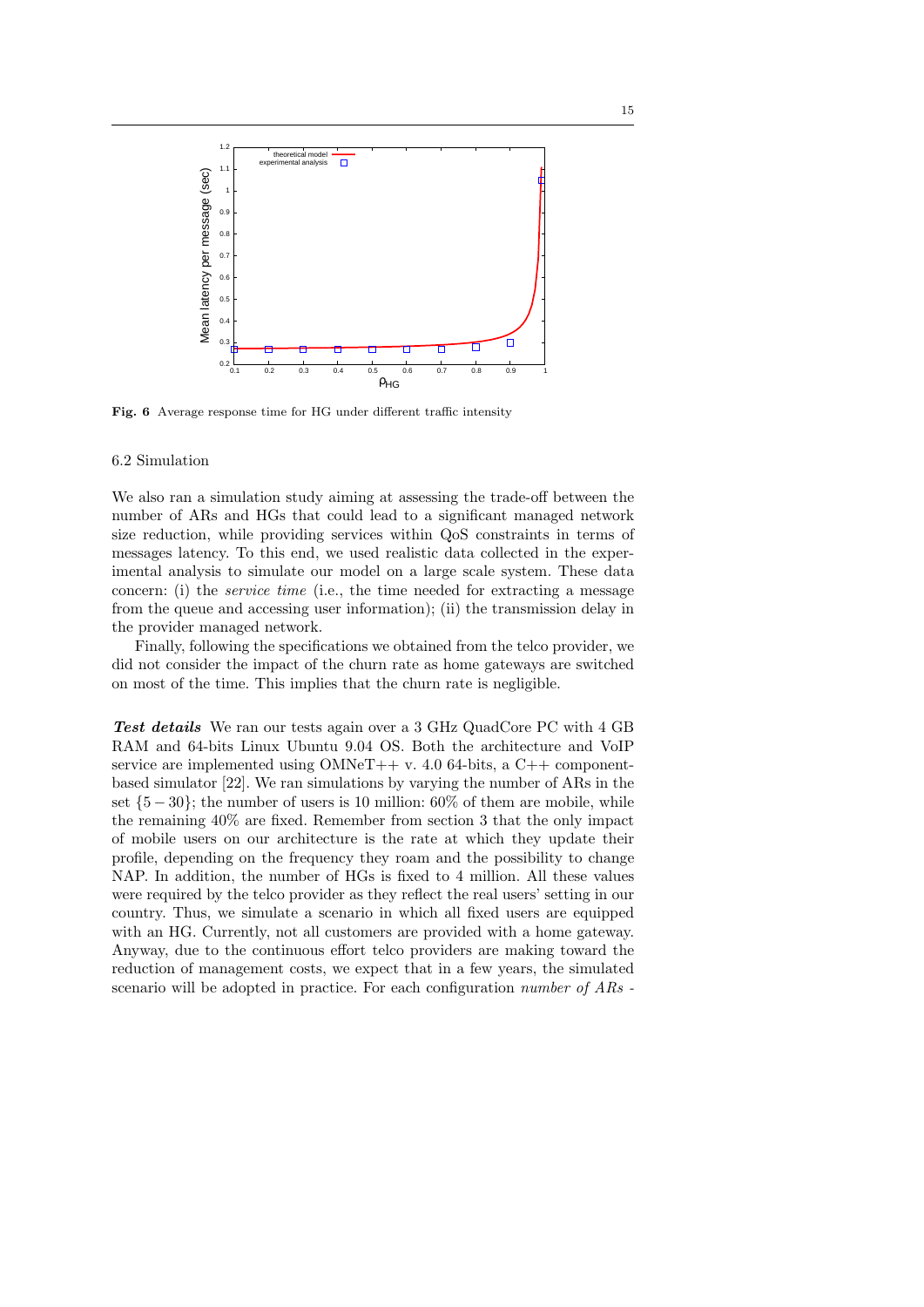*number of HGs*, we evaluated the mean message latency. The *service time* was obtained averaging the results of 10000 runs obtained by running the clientserver program described in section 6 on the real PC and the Lynksis router; for each single run we computed the time spent to those devices for accessing their information repository and retrieving the requested profile. This time follows a Gaussian distribution, with mean value equal to 4*.*2323 milliseconds and standard deviation equal to 3*.*91626 10*−*<sup>3</sup> milliseconds for ARs, and mean and standard deviation for HGs equal to 2*.*05195 and 1*.*0759 10*−*<sup>1</sup> milliseconds, respectively. Communication channels have been divided into *fast* and into *slow*. A fast channel is used to connect ARs within the managed network and HGs to ARs; a slow channel, however, is used to connect HGs in the DHT. For sake of simplicity, we model both fast and slow channels as a Gaussian distribution. The Mean value and standard deviation for fast channels are computed averaging 10000 Round Trip Time (RTT) values obtained by running a simple client-server program on two real PCs over the GARR-G network [23] at Sapienza University. These values resulted in 2*.*44949 and 2*.*19 10*−*<sup>1</sup> milliseconds, respectively. The mean value and standard deviation for slow channels were set to 30 and 2*.*569 milliseconds, as assessed in a previous study on a WAN environment [21].

All the following results are the average of 5 different tests on the same scenario; that is, the number of unique profiles in the network is 10 million; each profile has  $k = 2$  copies, one stored in the managed network and one in the unmanaged network.

We simulated one hour of the day with a maximum request rate *RR*, fixed 3000 lookup/sec. This value was obtained by considering the number of telephony calls in a peak hour for a population of 1 million of fixed [24] and mobile [25] users. For a population of 10 million users, we assumed the number of calls open up to approximately 300. In order to accomodate the growing number of applications using such services as depicted in figure 1, we estimated an aggregate *RR* of an order of magnitude greater than the one expected for phone calls.

*Results* Figure 7 shows the mean lookup latency varying the number of ARs in the managed network and the probability *p* of traffic redirection in the set  $\{0, 0.1, 0.5, 0.95\}$ . As stated above, the number of HGs is 4 million. The parameter that helps in reducing the managed network size is *p*. Redirecting a lookup message avoids it having to wait for a long in the AR's *Access to Memory* queue, due to the presence of update and other lookup messages. Augmenting *p* from 0 to 0*.*95, the number of required ARs in the managed network is more than halved. In addition, the figure shows an interesting trade-off between the number of ARs and *p*: a higher *p* value helps to reduce the managed network size; however, it imposes an overhead due to lookup procedures over the DHT. Hence, a telco provider should properly set *p* accordingly with the managed network size that is willing to manage and the QoS level that it wants to provide.

16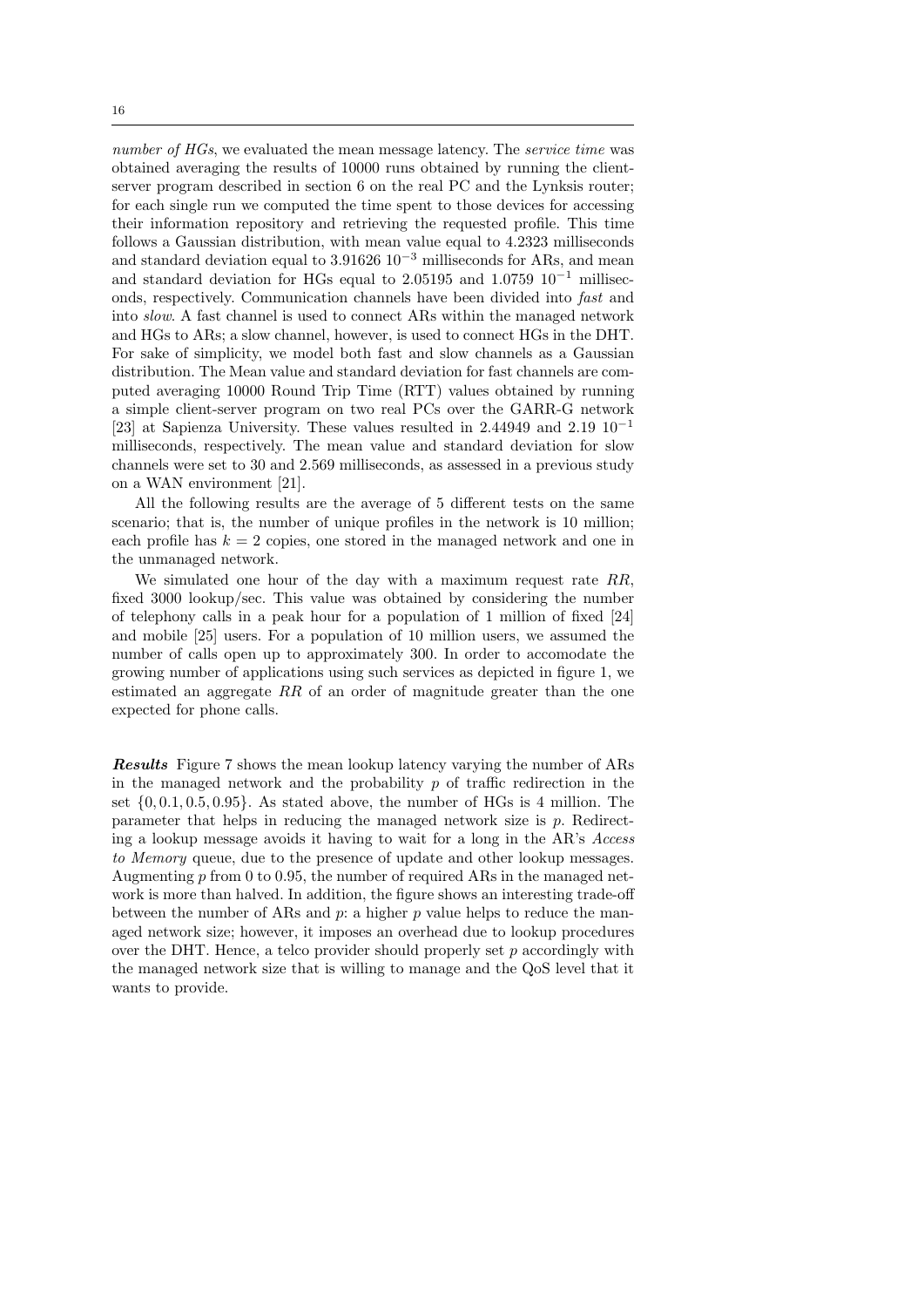

**Fig. 7** Mean lookup latency with 4M HGs varying the number of ARs

Figure 8 shows how experimental results are confirmed by the theoretical model. Formula 6 represents a powerful tool for a telco provider to determine the composition of the system's internal infrastructure (number of ARs versus number of HGs) in order to guarantee services within the desired QoS constraint. All the simulation parameters included in 6 are listed in 2.

| $\mu_{AR}$       | 238 messages/sec             |
|------------------|------------------------------|
| $\mu_{HG}$       | 130 messages/sec             |
| $N_{AB}$         | $\{5 - 30\}$                 |
| $N_{HG}$         | 4 millions                   |
| $\Delta t_{hop}$ | 30 milliseconds (mean value) |
| р                | (0:1)                        |
|                  |                              |

**Table 2** Values used in the theoretical model

Finally, we use function 6 to compute the minimum number of ARs and HGs in order to guarantee a service with a mean lookup latency of 200 milliseconds [3]. Results are reported in table 3. They prove that when the probability  $p$  is very high (i.e.,  $p = 0.95$ ), the number of ARs in the network are reduced drastically. In this case, the size of the DHT has a big impact on the mean lookup latency, due to the high number of lookup procedures performed on it. Hence, a small DHT has to be used (i.e., 10*k* HGs), in order to reduce the mean number of hops to retrieve a user profile and, in turn, the lookup latency. On the contrary, when  $p$  is lower (i.e.,  $p = 0.1$ ,  $p = 0.5$ ) the lookup latency is mainly determined by ARs; thus, a higher number of servers in the managed network is required. In this case, the DHT size has much less impact due to the limited number of lookup procedures performed on it.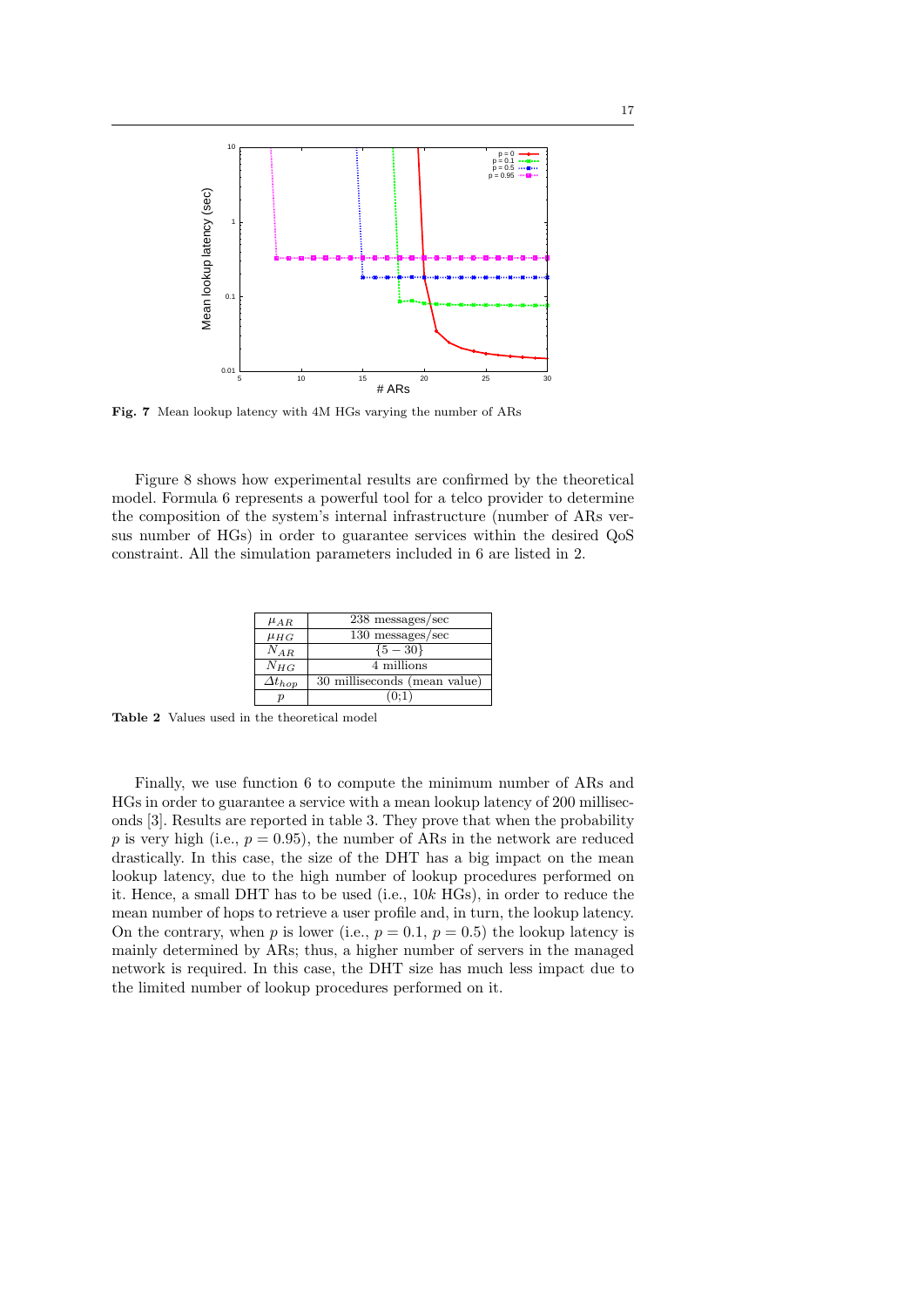

**Fig. 8** Comparison between simulation and theoretical results with 4M HGs varying the number of ARs

| р    | HGs  | $\rm ARs$ |
|------|------|-----------|
| 0.1  | 100k | 19        |
| 0.5  | 100k | 14        |
| 0.95 | 10k  | 8         |

**Table 3** Configurations ARs-HGs to guarantee a lookup latency of 200 milliseconds

# **7 Conclusion**

In this work, we describe a hybrid architecture for supporting telco and third party services in NGNs. In particular, to embrace the expected developments of these services in the near future, we considered an environment in which the number of requests per second is one order of magnitude greater than the one generated by current VoIP services. This load is balanced between a core network done by a set of servers and an edge network done by home gateways arranged as a DHT. We have shown that the DHT can be used to reduce the number of servers significantly while meeting specific QoS requirements; this, in turn, implies a reduction of the operational (energy and management) costs from the operator (despite the increased load). Simulation results have been provided considering 10 million users and 4 million home gateways. In addition, we have provided a theoretical model of the system that validated the simulation and, thus, can be used as a powerful (and simple) tool by a telco designer to estimate the number of servers and of home gateways necessary to maintain a given quality of service in the telco infrastructure.

An improvement of the presented architecture that we are pursuing at the time of this writing exploits the locality property: instead of having a flat DHT we can use a hirarchical approach as described in [26]. In this case, the whole DHT is partitioned in domains composed of nodes that are close in the physical network. Each domain is a smaller DHT in which nodes maintain ad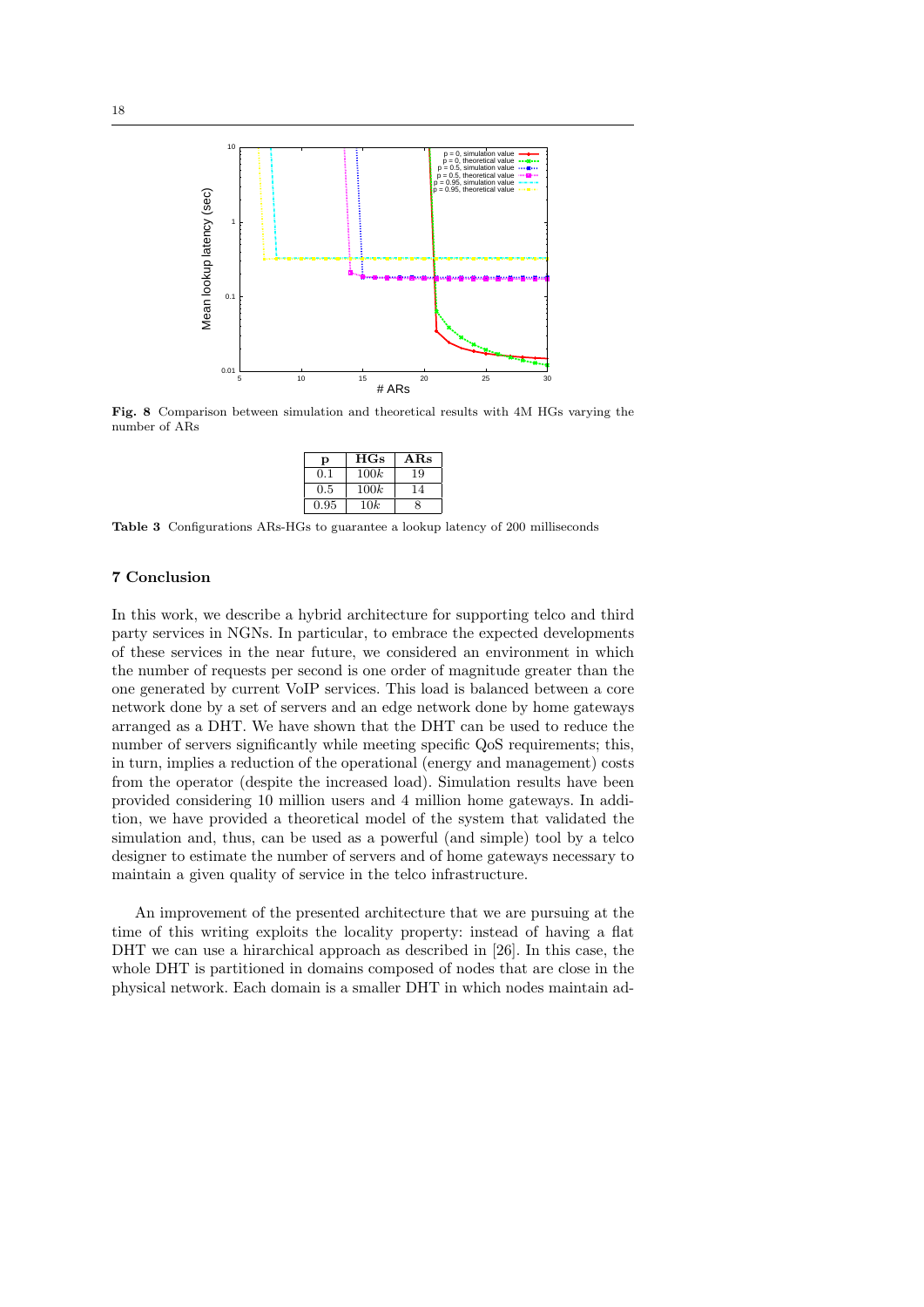ditional extra-domain links. One of the benefits of this architecture is latency improvement: local traffic can be routed in a single domain so as to reduce the number of hops over the DHT.

In this paper we considered a simplified core network architecture, composed by servers only. In a real setting it can be composed by several data centers deployed over the national landscape and interconnected among them through network devices (bridges, routers, switches). Data centers are composed by servers, each of which runs several virtual machines depending on the current load (number of connected users, traffic) imposed on the network. In a future work we would like to do an analytic and experimental performance evaluation in such a scenario. This has to take into account the possibility that the number of virtual machines may vary with time depending on the system load. This translates into an IP addresses management issue concerning the consistency of *< virtual machine IP address, physical machine >* mappings managed by network devices [27]. The same problem arises when a network device fails; in this case some data centers may be disconnected and their virtual machines must be allocated on available physical servers in other data centers. In our architecture, this problem is exacerbated by the need to also manage the IP addresses of Home Gateways.

**Acknowledgements** This work has been supported by Telecom Italia. The authors are indebted to Simone Ruffino and Marco Marchisio (Telecom Italia) for discussions and comments on a prelimiary draft of this work and for helping us in defining the system model.

#### **References**

- 1. ITU-T Rec. Y.2001: General Overview of NGN, 2004.
- 2. Rosenberg, J., Schulzrinne, H., Camarillo, G., Johnston, A., Peterson, J., Sparks, R., Handley, M., Schooler, E.: SIP: Session Initiation Protocol. RFC 3261 (Proposed Standard), 2002.
- 3. Singh, K., Schulzrinne, H.: Peer-to-Peer Internet Telephony Using SIP. NOSSDAV '05: Proceedings of the International Workshop on Network and Operating Systems Support for Digital Audio and Video, 2005.
- 4. Telecom Italia, http://www.telecomitalia.it
- 5. Avaya Secure Router 4134 vs. Cisco ISR 3845: WAN Router Performance, Power Consumption and TCO, www.avaya.com/usa/resource/assets/whitepapers/ Tolly210111AvayaSR4134.pdf
- 6. Fan Pu, P2P architecture for IP telephony using SIP. Helsinki University of Technology, TKK T-110.5190. Seminar on Internetworking, May 2006. http://www.tml.tkk.fi/ Publications/C/21/Pu\_ready.pdf
- 7. Johnston, A.: SIP, P2P, and Internet Communication. IETF Internet Draft, March, 2006. http://tools.ietf.org/html/draft-johnston-sipping-p2p-ipcom-02
- 8. Stoica, I., Morris, R., Karger, D., Kaashoek, M.F., Balakrishnan, H.: Chord: A scalable peer-to-peer lookup service for internet applications. Proceedings of the 2001 conference on Applications, technologies, architectures, and protocols for computer communications, page 160, 2001.
- 9. Bryan, D. A., Lowekamp, B. B., Jennings, C.: SOSIMPLE: A Serverless, Standardsbased, P2P SIP Communication System. Appears in AAA-IDA 2005 IEEE http://www. cs.wm.edu/bryan/pubs/bryan-AAA-IDEA2005.pdf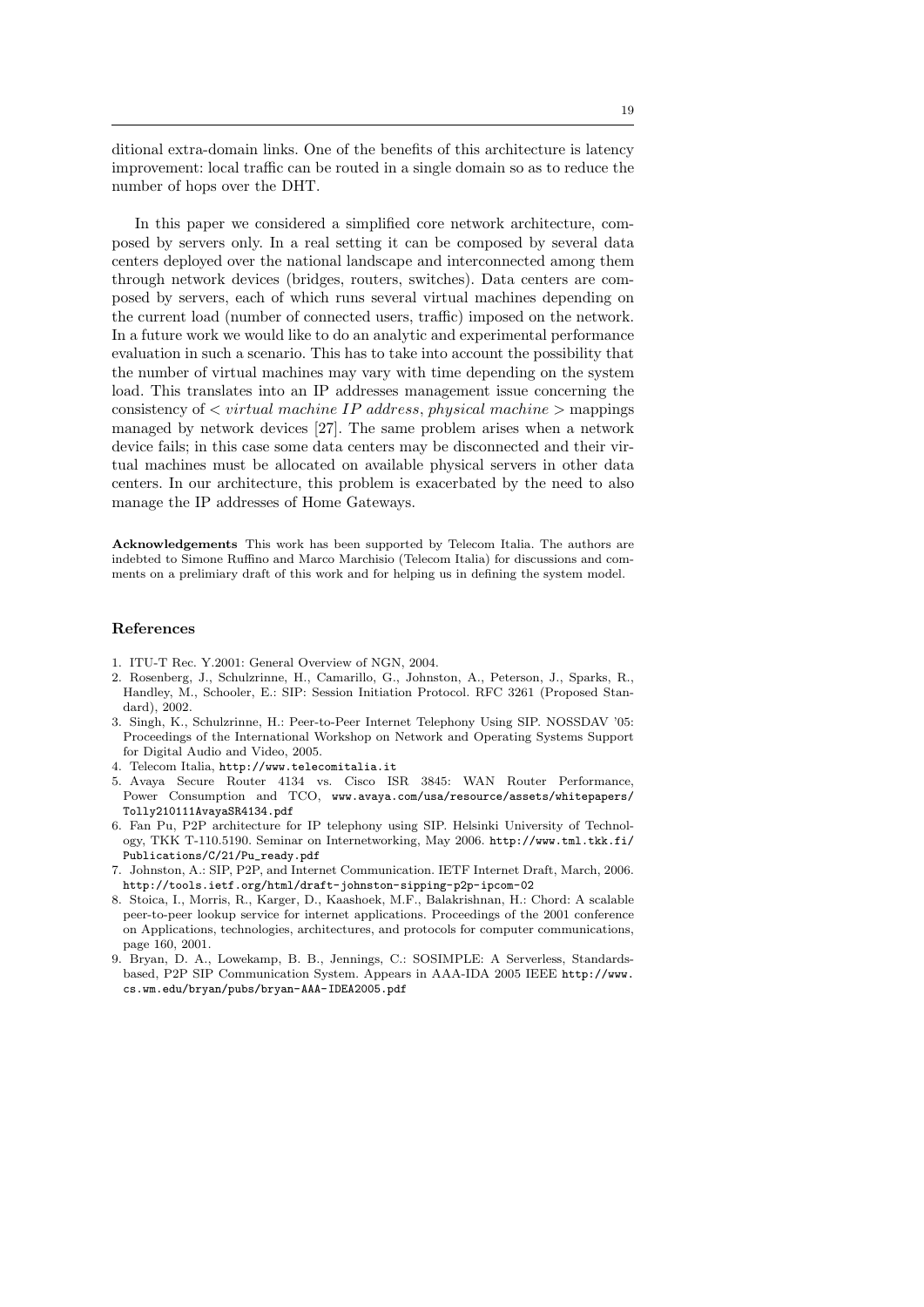- 10. Marocco, E., Manzalini, A., Sampò, M., Canal, G., Interworking between P2PSIP Overlays and IMS Networks–Scenarios and Technical Solutions, 2007.
- 11. Kellerer, W., Despotovic, Z., Michel, M., Tarlano, A., Berndt, H., P-Gate: Pushing the Operator Service Platform towards the Network Edge, ICIN Conference 2009, Bordeaux, France, 2009.
- 12. Efthymiopoulos, N., Christakidis, A., Denazis, S., Koufopavlou, O., LiquidStream Network dependent dynamic P2P live streaming, Peer-to-Peer networking and applications, Springer, 2010.
- 13. Muller, J., Magedanz, T., Fiedler, J., NNodeTree: A Scalable Peer-to-Peer Live Streaming Overlay Architecture for Next-Generation-Networks, Network Protocols and Algorithms, ISSN 1943-3581, Vol. 1, No. 2, 2009.
- 14. Skype, http://www.skype.com
- 15. Guha, S., Daswani, N., Jain R.: An Experimental Study of the Skype Peer-to-Peer VoIP System. In Proceedings of IPTPS, 2006.
- 16. Chiang, W.H. and Xiao, W.C. and Chou, C.F.: A Performance Study of VoIP Applications: MSN vs. Skype. In Proceedings of MULTICOMM, 2006.
- 17. Barbosa, R. and Kamienski, C. and Mariz, D. and Callado, A. and Fernandes, S. and Sadok, D.: Performance evaluation of P2P VoIP application. ACM NOSSDAV, volume 7, 2007.
- 18. Baldoni, R., Beraldi, R., Lodi, G., Platania, M., Querzoni, L., Moving Core Services to the Edge in NGNs for Reducing Managed Infrastructure Size, in Proceedings of the 6th International Conference on Networks and Services Management (CNSM), Niagara Falls, Canada, 2010.
- 19. Kleinrock, L.: Queueing Systems: Volume 1: Theory, 1975, John Wiley & Sons New York.
- 20. Erlang, A. K.: The Theory of Probabilities and Telephone Conversation, Nyt Tidsskrift for Matematik B, 20 (1909) 33-39; English translation in: The Life and Work of A. K. Erlang (The Copenhagen Telephone Company, Copenhagen, 1948).
- 21. Baldoni, R., Marchetti, C., Virgillito, A.: Impact of WAN Channel Behavior on End-toend Latency of Replication Protocols, In Proceedings of European Dependable Computing Conference, 2006.
- 22. OMNeT++, http://www.omnetpp.org/
- 23. Garr: the Italian Research and Academic Network http://www.garr.it/stampaGARR/ materiali/leaflet\_RETE\_GARR\_ENG.pdf
- 24. Iversen, V.B., Glenstrup A.J., Rasmussen, J.: Internet Dial-Up Traffic Modelling, NTS-15, Fifteenth Nordic Teletraffic Seminar, Lund, Sweden, August 22-24, 2000, http://www. diku.dk/~panic/articles/NTS15-InternetDialUp.pdf
- 25. Bregni, S. and Cioffi, R. and Decina, M.: An Empirical Study on Time-Correlation of GSM Telephone Traffic. IEEE Transactions on Wireless Communications, volume 7, number 9, pages 3428–3435, 2008.
- 26. Ganesan, P., Gummadi, K., Garcia-Molina, H., Canon in G major: designing DHTs with hierarchical structure, in Proceedings of 24th IEEE International Conference on Distributed Computing Systems, 2004.
- 27. Greenberg, A. G., Hamilton, J. R., Jain, N. Kandula, S., Kim, C., Lahiri, P., Maltz, D. A., Patel, P. Sengupta, S., VL2: a scalable and flexible data center network, in Proceedings of ACM SIGCOMM 2009, pp. 51-62.

Marco Platania is a PhD student at Sapienza - Università di Roma. He obtained the Laurea degree in computer engineering from the same institution in 2008 with a work on internal clock synchronization in presence of byzantine faults in WAN environment. His research activity covers peer to peer systems, middleware and event-based systems. As member of the MIDLAB research group, he is involved in Italian and European projects about diagnosis and